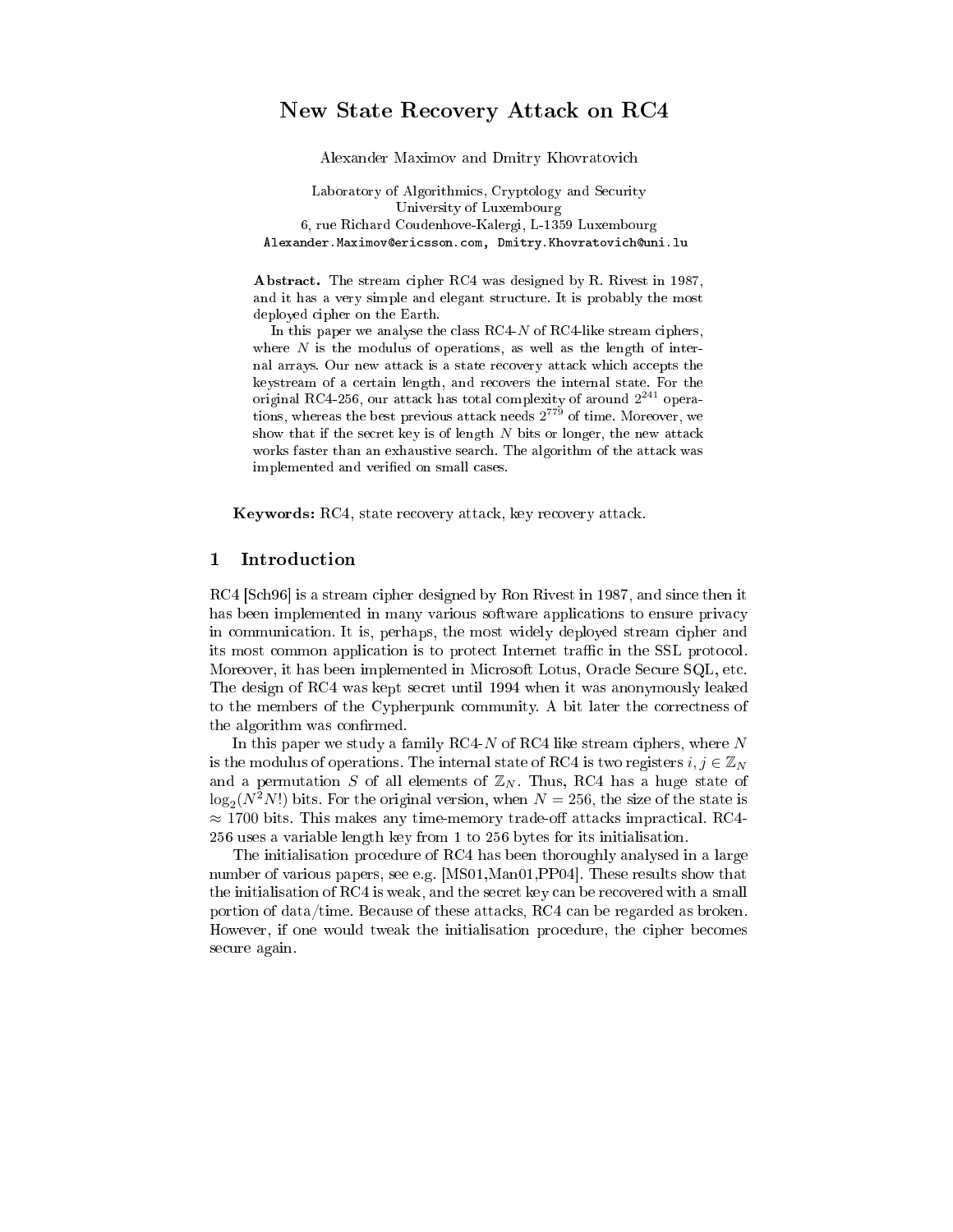The simplicity of the keystream generating algorithm of RC4 has attracted many cryptanalysis efforts. In most analyses the scenario assumes that keystream of some length is given, and either a distinguishing ([Gol97,FM00,Max05,Man05]) or a state recovery ( $\text{[KMP+98]}$ ) attack is of interest. A *state recovery attack* can be used to determine the actual security level of a cipher, if the initial internal state is considered as a secret key. The first state recovery attack was proposed by Knudsen et al in 1998 [KMP+98]. This had <sup>a</sup> computational complexity of 2 779 . Some minor improvements were found in other literature, e.g. [MT98], but still, there is no attack even close to  $2^{700}.$  One interesting attempt to improve the analysis was recently done in [Man05]. Although that attack is only a potential one, the pretending time complexity claimed was around  $2^{290}$ .

In this paper we propose a new state recovery attack on  $RCA-N$ . For the original design RC4-256 the total time complexity of the attack is less than  $2^{241},$ requiring keystream of a similar length. This means that there is no additional gain in using a secret key longer than 30 bytes. We also show that in general if the secret key is of length  $N$  bits or longer the new attack is faster than exhaustive key search.

The idea of the new attack is as follows. The algorithm searches for a place in the keystream where the probability of a specific internal state, compliant with a chosen pattern, is high. Afterwards, the new state recovery algorithm is used together with <sup>a</sup> small portion of data (around 2N output words) in order to recover the internal state of the cipher in an iterative manner. This algorithm has been implemented and verified for **small values of**  $N$ , it has determined the correct internal state in every simulation run. The success rate of the full attack is shown to be at least  $98\%$ . For large values of N, where simulations were impossible, an upper bound for the average complexity of the attack is derived and calculated.

This paper is organized as follows. In Section 2 the new iterative *state re*covery algorithm is described in detail. Afterwards, Section 3 introduces various properties of a pattern that are needed for the recovering algorithm. An effective searching algorithm to find such patterns is also proposed in Appendix B (due to the page limitation and clarity of presentation). Section 4 describes several techniques to detect specific states by observing the keystream, and also introduces additional properties of a pattern needed for detection purposes. Theoretical analysis of the state recovery algorithm and derivation of its complexity functions are performed in Appendix C. All pieces of the attack are then combined in Section 5. Finally, we perform a set of simulations of the attack, summarize the results and conclude in Section 6. The paper ends with suggestions for further improvements and open problems in Section 7.

## 1.1 Notations

All internal variables of RC4 are over the ring  $\mathbb{Z}_N$ , where N is the size of the ring. To specify a particular instance of the cipher we denote it by  $RCA-N$ . Thus, the original design is RC4-256. Whenever applicable, + and − are performed in modulo N. At any time t the notation  $a_t$  denotes the value of a variable a at time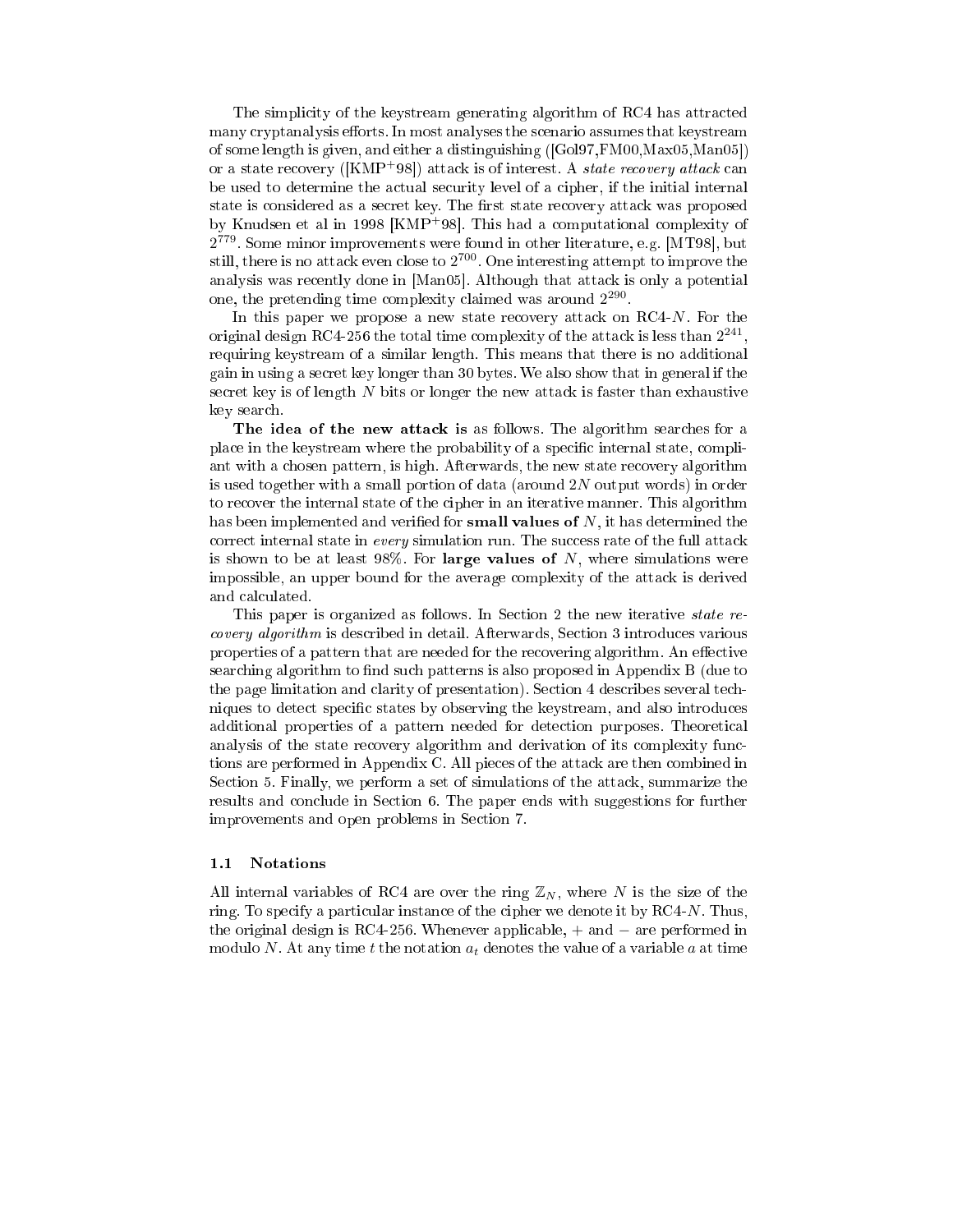t. The keystream is denoted by  $\mathbf{z} = (z_1, z_2, \ldots)$ , where  $z_i$  is a value  $0 \leq z_i < N$ . In all tables probabilities and complexities will be given in a logarithmical form with base 2.

## 1.2 Description of the Keystream Generator RC4- $N$

The new attack targets the keystream generation phase of RC4 and, thus, the initialisation procedure will not be described. We refer to, e.g., [Sch96] for a full description of RC4. After the initialisation procedure, the keystream generation algorithm of RC4 begins. Its description is given in Figure 1.

Internal variables:  $i, j$  – integers in  $\mathbb{Z}_N$  $S[0 \dots N-1]$  – a permutation of integers  $0 \dots N-1$  $S[\cdot]$  is initialised with the secret key The keystream generator RC4-N  $i = j = 0$ Loop until we get enough symbols over  $\mathbb{Z}_N$ I I I I I I I ļ  $(A) i = i + 1$ (B)  $j = j + S[i]$  $(C)$  swap $(S[i], S[j])$  $(D) z_t = S[S[i] + S[j]]$ 

Fig. 1. The keystream generation algorithm of RC4-N.

## 2 New State Recovery Algorithm

### 2.1 Previous Analysis: Knudsen's Attack

In [KMP+98] Knudsen et al. have presented a basic recursive algorithm to recover the internal state of RC4. It starts at some point  $t$  in the keystream  $z$  given  $k$ known cells of the permutation  $S_t$ , which helps the recursion to cancel unlikely branches. The idea of the algorithm is simple. At every time  $t$  we have four unknowns:

$$
j_t, S_t[i_t], S_t[j_t], S_t^{-1}[z_t].
$$
\n(1)

One can simply simulate the pseudo random generation algorithm and, when necessary, guess these unknown values in order to continue the simulation. The recursion steps backward when a contradiction is reached due to previously wrong guesses. Additionally, it can be assumed that some k values are a priori known (guessed, given, or derived somehow), and this may reduce the complexity of the attack significantly. An important note is that the known  $k$  values should be located in a short window of the "working area" of the keystream, otherwise they cannot help to cancel hopeless branches.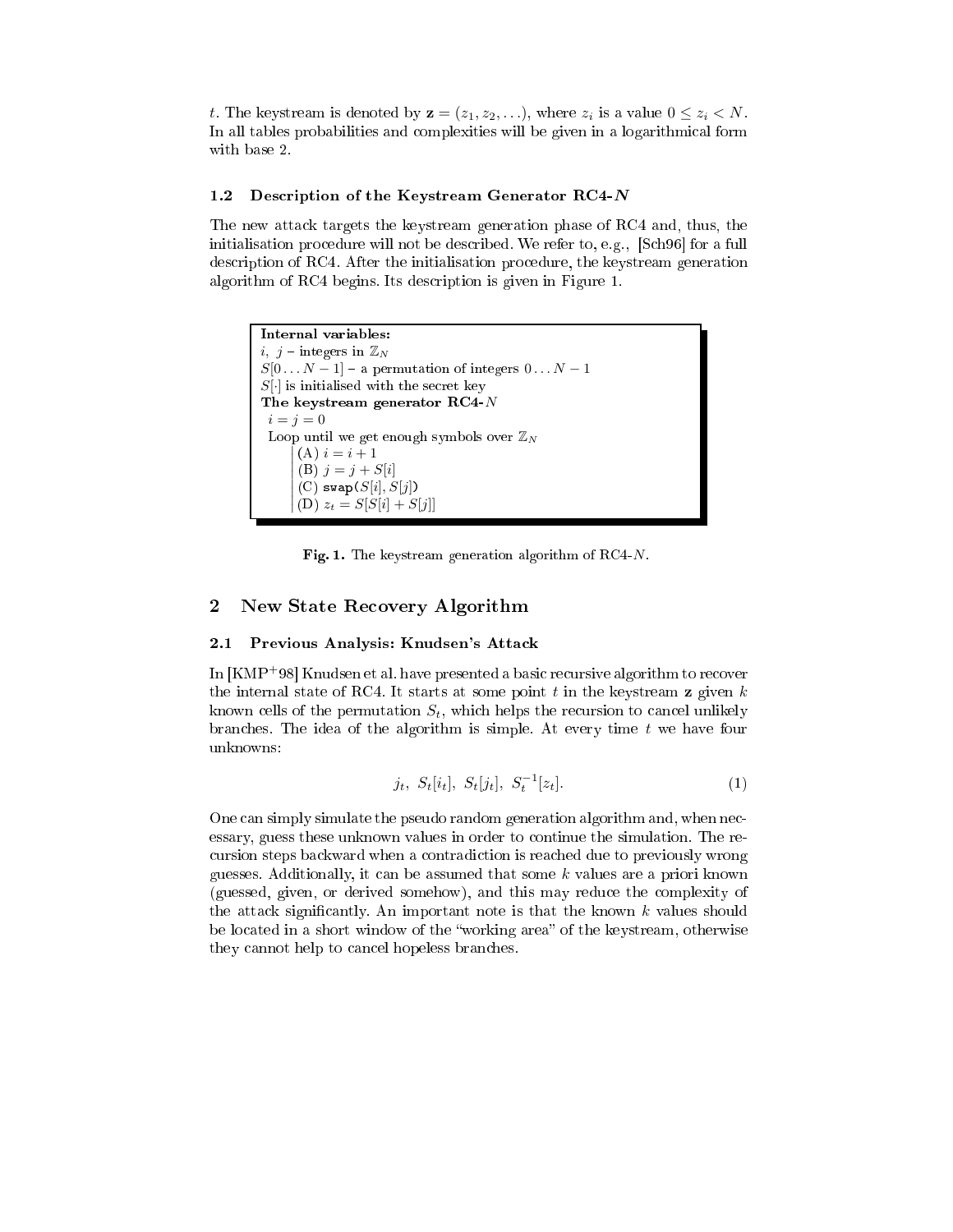The precise complexity of the attack was calculated in [KMP+98], and several tables for various values of N and k were given in Appendices D.1 and D.2 of [Man01]. As an example, the complete state recovery attack on RC4-256 would require time around  $2^{779}$ .

### 2.2 Our Algorithm for State Recovery

In this section we propose an improved version of the state recovery algorithm. Assume that, at some time t in a window of length  $w + 1$  of the keystream z. all the values  $j_t, j_{t+1}, j_{t+2}, \ldots, j_{t+w}$  are known. This means that for w steps the values  $S_{t+1}[i_{t+1}], \ldots, S_{i+w}[i_{t+w}]$  are known as well, since they are derived as

$$
S_{t+1}[i_{t+1}] = j_{t+1} - j_t, \quad \forall t.
$$
 (2)

Consequently, w equations of the following kind can be collected:

$$
S_k^{-1}[z_k] = S_k[i_k] + S_k[j_k], \quad k = t + 1, \dots, t + w,
$$
\n(3)

where only *two* variables are unknown.

$$
S_k^{-1}[z_k], \quad S_k[j_k], \tag{4}
$$

instead of four in Knudsen's attack, see  $(1)$ . Let the set of consecutive w equations of the form  $(3)$  be called a window of length w.

Since all js in the window are known, then all swaps done during these  $w$ steps are known as well. This makes it possible to map the positions of the internal state  $S_t$  at any time t to the positions of some chosen ground state  $S_{t_0}$ at some ground time  $t_0$  in the window. For simplicity, let us set  $t_0 = 0$ .

Our new state recovery algorithm is a recursive algorithm, shown in Figure 2. It starts with a collection of  $w$  equations, and attempts to solve them. A single equation is called *solved* or *processed* if its corresponding unknowns (4) have been explicitly derived or guessed. During the process, the window will dynamically increase and decrease. When the length of the window  $w$  is long enough (say,  $w = 2N$ , and all equations are solved, the ground state  $S_0$  is likely to be fully recovered.

Now we give a more detailed description of the different parts of the algorithm.

Iterative Recovering (IR) Block The Iterative Recovering block receives a number  $a$  of *active* equations (not yet processed) in the window of length  $w$ as input, and tries to derive the values of  $S_t[j_t]$ s and  $S_t^{-1}[z_t]$ s. To do that, the IR block goes through two steps iteratively, until no more new derivations are possible. If all previous guesses were correct, then all newly derived values (cells of the ground state) will be correct with probability 1. Otherwise, when the IR block finds a contradiction the recursion steps backward. The two steps are as follows.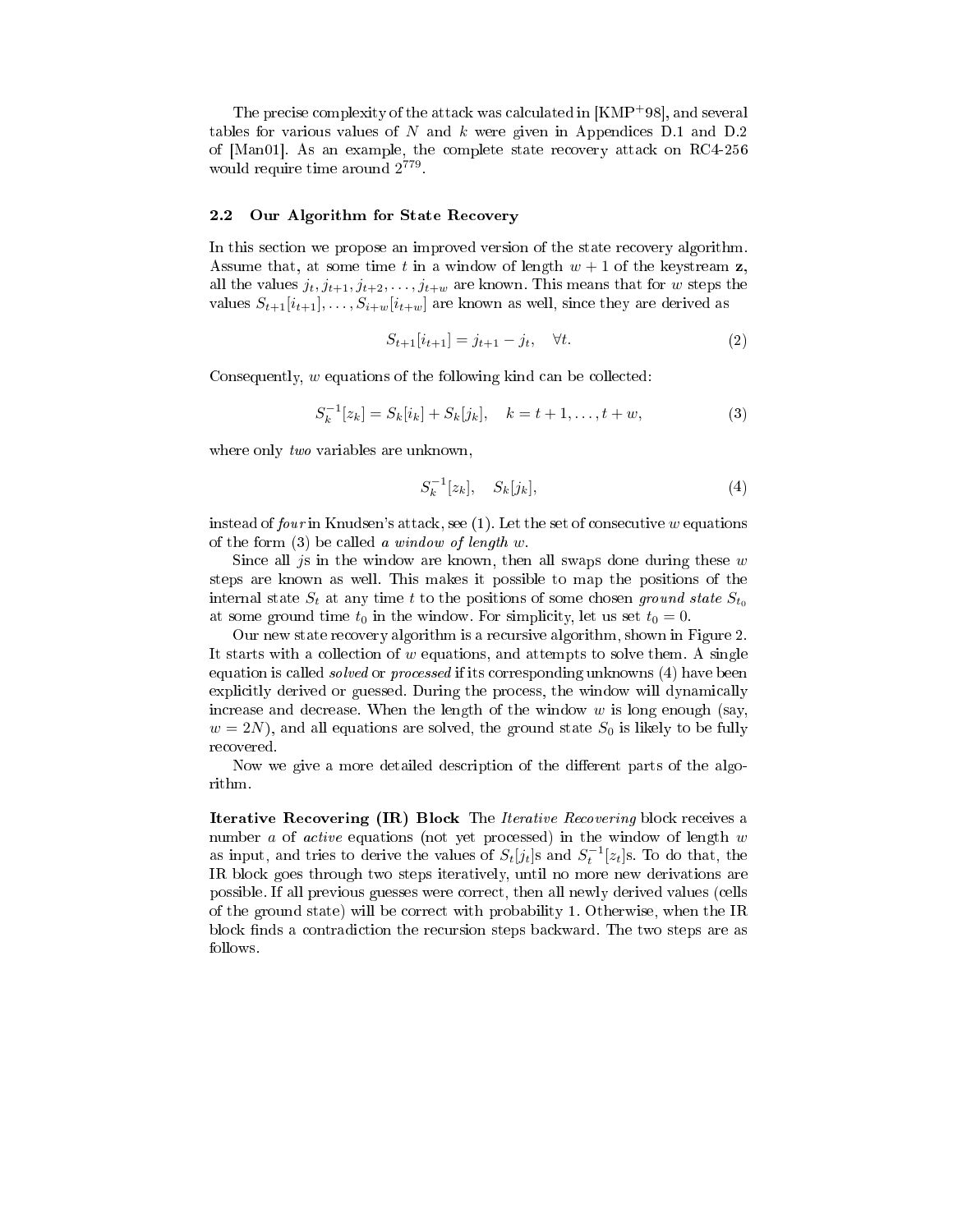

Fig. 2. New state recovery algorithm.

- A. Assume that, for one of the active equations its output symbol  $z_t$  is already allocated somewhere in the ground state. I.e., the value  $S_t^{-1}[z_t]$  is known, and the second unknown  $S_t[j_t]$  can explicitly be derived using (3). A contradiction arises if (a)  $S_t[j_t]$  is already allocated and it is not equal to the derived value; (b) the derived value already exists in some other cell.
- B. Already allocated values may give the value of  $S_t[j_t]$  in another equation. Consequently, a new value  $S_t^{-1}[z_t]$  can be derived via (3), which might possibly cause a contradiction.

Find and Guess the Maximum Clique (MC) Block If no more active equations can explicitely be solved,  $S_t^{-1}[z_t]$  for one t has to be guessed. The Find and Guess the Maximum Clique block analyses given active equations. and chooses the element that gives the maximum number of new derivations in consecutive recursive calls of the IR block. This element is then guessed.

The analysis is very simple. Let a active equations be vertices  $v_t$  in a graph representation. Two vertices  $v_{t'}$  and  $v_{t''}$  are connected if  $z_{t'} = z_{t''}$  and/or  $S_{t'}[j_{t'}]$ and  $S_{t''}[j_{t''}]$  refer (like pointers) to the same cell of the ground state. Guessing any unknown variable in any connected subgraph solves all equations involved in that subgraph. Therefore, let us call these subgraphs cliques. The MC block searches for a maximum clique, and then guess *one*  $S_t^{-1}[z_t]$  for one of the equations belonging to the clique. Afterwards, the IR block is called recursively.

Window Expansion (WE) Block Obviously, the more equations we have the faster the algorithm works. Therefore, a new equation is added to the system as soon as the missing value  $S[i]$  in the beginning or in the end of the window is derived. The *Window Expansion* block checks for this event and dynamically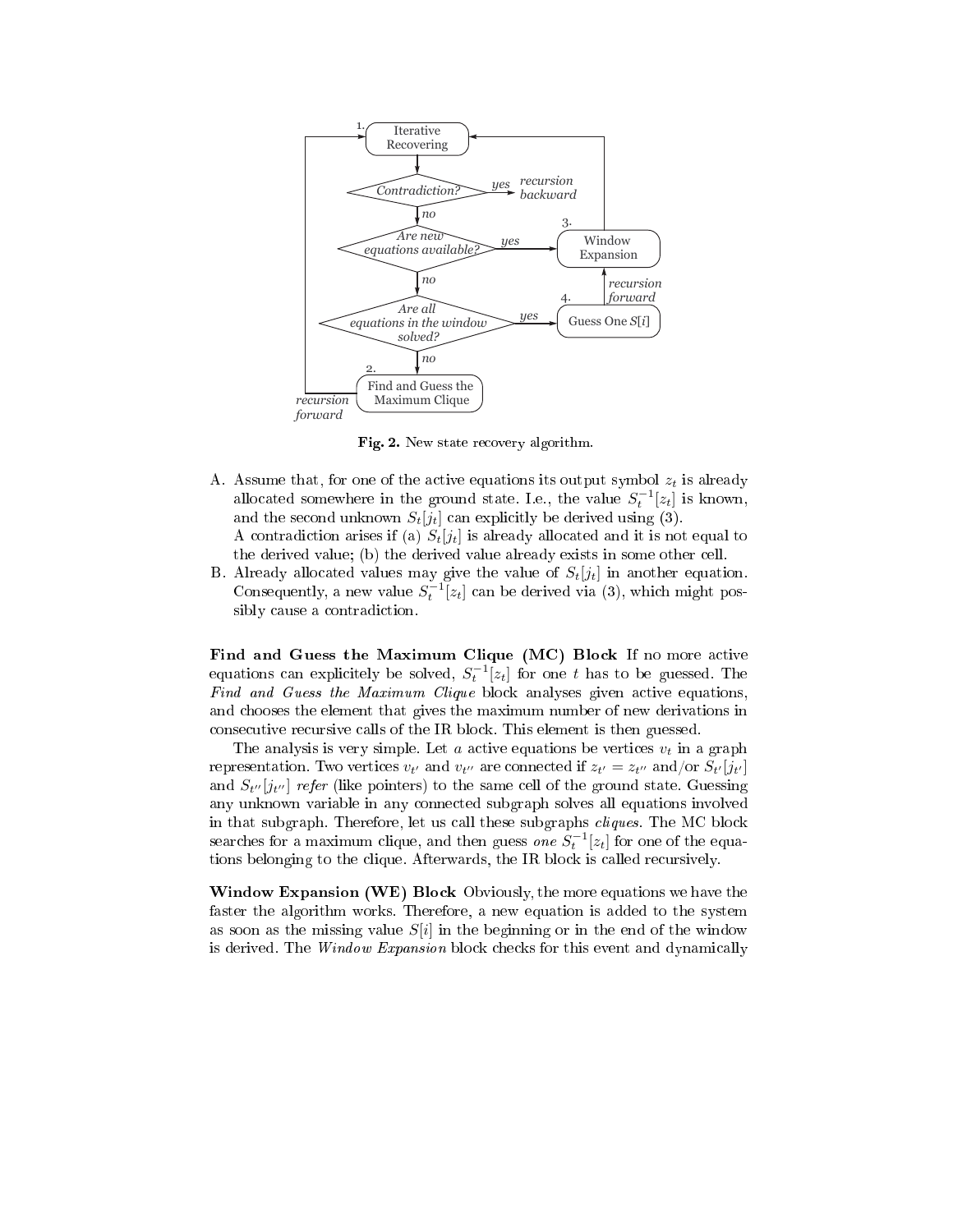extends the window. Sometimes several equations are added at once, especially on the leafs of the recursion.

Guess One  $S[i]$  (GSi) Block If there are no active equations but the ground state  $S_0$  is not yet fully determined, the window is then expanded by a direct guess of  $S[i]$ , in front or in back of the window. Then the WE, IR and MC blocks continue to work as usual. Additional heuristics can be applied for choosing which side of the window to be expanded for a larger success.

Appendix A provides an example that shows the steps of the outlined algorithm.

#### 3 3 Precomputations: Finding Good Patterns

The algorithm presented in the previous section is used in the full state recovery attack as a part of it. Every time when the algorithm is running at some point of the keystream, its effectiveness depends on certain properties of the current internal state. Although these properties are not visible for the intruder, she may have a good guess about places in the keystream where the internal state has good properties (see Section 4), and apply the state recovery algorithm only at those places.

In this section we will define patterns (see Definition 1), they determine huge sets of internal states with common properties. If, for instance, a pattern has a large window then this certainly helps decreasing the complexity of the algorithm. However, the probability that the internal state is compliant with a certain pattern decreases with the number of conditions put on the pattern.

In this section we discuss properties of patterns that influence on the complexity of the attack, and also study their availability. We have also developed an efficient algorithm for finding these paterns, and it is located in Appendix B.

### 3.1 Generative States

Let us start with the following definition

Definition 1 (*d*-order pattern). A *d*-order pattern is a tuple

$$
A = \{i, j, P, V\}, \quad i, j \in \mathbb{Z}_N,\tag{5}
$$

where  $P$  and  $V$  are two vectors from  $\mathbb{Z}_{N}^{d}$  with pairwise distinct elements. At a time t the internal state is said to be **compliant with** A if  $i_t = i, j_t = j$ , and d cells of the state  $S_t$  with indices from P contain corresponding values from  $V$ .  $V$  .  $\Box$ 

The example in Figure 4 in Appendix A illustrates how a 5-order pattern allows to receive a window of length 15. However, the higher the order, the less the probability of such a constraint to happen. Thus, we are interested in finding a low order pattern which generates a long window.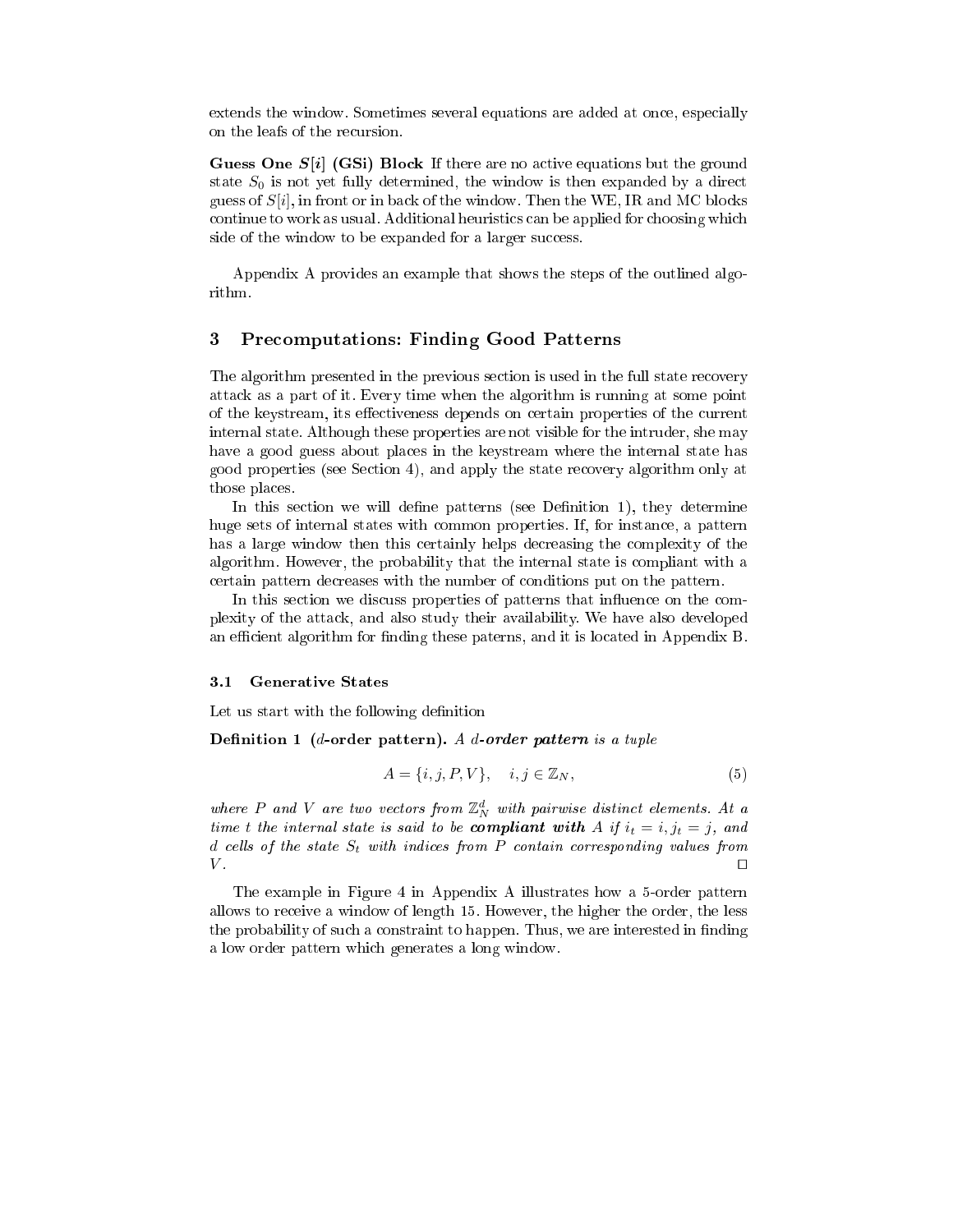Definition 2 (w-generative pattern). A pattern A is called w-generative if for any internal state compliant with  $A$  the next w clockings allow to derive w equations of the form (3), i.e., consecutive  $w + 1$  values of js are known.  $\square$ 

Table 1 demonstrates a 4-order 7-generative pattern  $A=\{-7,-8,\{-6,-5,-4,\}$  $0\},\{6,-1,2,-2\}\},\$  that supports the above definitions. Eight equations involve symbols of the keystream  $z_{t+1}, \ldots, z_{t+8}$  associated with a certain time t. We say that the **keystream is true** if the internal state at time t is compliant with the pattern, otherwise we say the **keystream is random**.

Let another pattern B be derived from A as

$$
B = A + \tau = \{i + \tau, j + \tau, P + \tau, V\},\tag{6}
$$

for some "shift"  $\tau$ . The pattern B is likely to be w-generative as well. This happens when the properties of  $A$  are independent of  $N$ , which is the usual case.

|          |       |       |                |            | $z_t$   |                                                                                                 | $-5 - 4 - 3 - 2$                                            |  |                                          |  | 4 | 5 <sup>5</sup> |
|----------|-------|-------|----------------|------------|---------|-------------------------------------------------------------------------------------------------|-------------------------------------------------------------|--|------------------------------------------|--|---|----------------|
|          |       |       |                |            |         |                                                                                                 | $-1$ 2 $x_1$ $x_2$ $x_3$ $-2$ $x_4$ $x_5$ $x_6$ $x_7$ $x_8$ |  |                                          |  |   |                |
|          |       | 6     | x <sub>2</sub> | $6 + x_2$  | $\ast$  | $x_2 - 1$ 2                                                                                     | $x_1$                                                       |  | 6 $x_3$ -2 $x_4$ $x_5$ $x_6$ $x_7$ $x_8$ |  |   |                |
|          | $-3$  |       | $x_1$          | $-1 + x_1$ | $\ast$  | $x_2$ $x_1$ 2 $-1$                                                                              |                                                             |  | 6 $x_3$ -2 $x_4$ $x_5$ $x_6$ $x_7$ $x_8$ |  |   |                |
|          |       |       | $x_3$          | $2 + x_3$  | $\ast$  | $x_2$ $x_1$ $x_3$ $-1$ 6                                                                        |                                                             |  | $2 - 2 x_4 x_5 x_6 x_7 x_8$              |  |   |                |
|          |       |       | 6              | 5          | $x_8$   | $x_2$ $x_1$ $x_3$                                                                               | $6 -1 2 -2 x_4 x_5 x_6 x_7 x_8$                             |  |                                          |  |   |                |
|          | $-3.$ |       | 6              | 5          | $x_{8}$ | $x_2$ $x_1$ $x_3$ $-1$ 6                                                                        |                                                             |  | $2 -2 x_4 x_5 x_6 x_7 x_8$               |  |   |                |
|          |       |       | $\overline{2}$ | 4          | $x_7$   | $x_2$ $x_1$ $x_3$ $-1$ 6                                                                        |                                                             |  | $2 -2 x_4 x_5 x_6 x_7 x_8$               |  |   |                |
| $\theta$ |       | -2    | $-1$           | $^{-3}$    | $-2$    | $\begin{vmatrix} x_2 & x_1 & x_3 & -2 & 6 & 2 & -1 & x_4 & x_5 & x_6 & x_7 & x_8 \end{vmatrix}$ |                                                             |  |                                          |  |   |                |
|          |       | $x_4$ | $\ast$         | $\ast$     | $\ast$  |                                                                                                 |                                                             |  |                                          |  |   |                |

Table 1. An example of a 4-order 7-generative pattern.

### 3.2 Availability

We have done a set of simulations in order to find  $maximum\ w\$  generative d-order patterns, denoted by  $M_d$ . The results are given in Table 7(a) in Appendix D. Searching for a high order pattern is a challenging task since the computational complexity grows exponentially with d. The best result achieved in our work is a 14-order 76-generative pattern  $\mathcal{M}_{14}$ .

|                                                                                                                               | Real values from our simulations |  |  |  |  |  |  |  |  |  |  | Approximated values |  |  |  |  |
|-------------------------------------------------------------------------------------------------------------------------------|----------------------------------|--|--|--|--|--|--|--|--|--|--|---------------------|--|--|--|--|
| $d = \begin{bmatrix} 2 & 3 & 4 & 5 & 6 & 7 & 8 & 9 & 10 & 11 & 12 & 13 & 14 & 15 & 16 & 17 & 18 & 19 & 20 & 21 \end{bmatrix}$ |                                  |  |  |  |  |  |  |  |  |  |  |                     |  |  |  |  |
| $w_{\text{max}} = 6$ 10 15 21 27 31 37 42 50 55 61 68 76 82 88 94 100 106 112 118                                             |                                  |  |  |  |  |  |  |  |  |  |  |                     |  |  |  |  |

Table 2. Dependency of the maximum  $w$  from  $d$ , simulated and approximated values.

Table 2 shows the dependency of a maximum achievable generativeness  $w_{\text{max}}$ from the order d. We can note that this dependency is almost linear, and it converges to  $w_{\text{max}} = 6d + \lambda$  as  $d \to \infty$ . We make the following conjecture.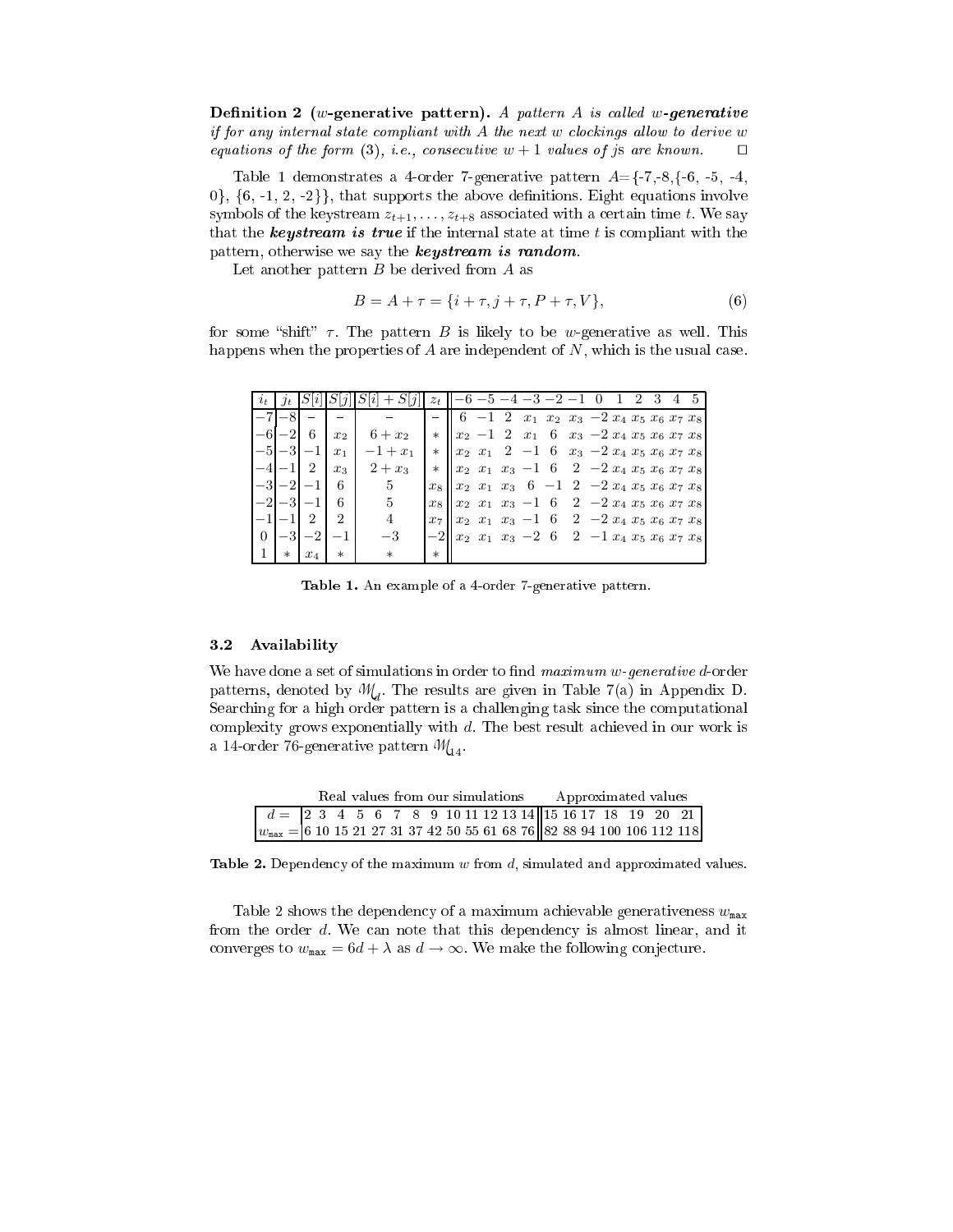Conjecture 1. The rate of  $\frac{w_{\text{max}}}{d} \approx 6$  as  $d \to \infty$ .<sup>1</sup>

That conjecture allows us to make a prediction about certain parameters for patterns with large d. These could not be found due to a very high precomputation complexity, but they are needed to analyse the attack for large  $N$  $(N = 128, 256$  in Table 3). However, given those parameters, d and w, we can derive theoretical complexities of the attack on average. This has been done in Appendix C.

An efficient search algorithm for patterns with desired properties is given in Appendix B.

## 4 Detection of Patterns in the Keystream

In the previous section we have studied properties of a pattern that are desirable for the state recovery algorithm to work fast and efficient. We have also shown (in Appendix B) how these patterns can be found, and introduced an efficient searching algorithm.

In this section we show how the internal state of RC4, compliant to a chosen pattern, can be detected by observing the keystream. If the detection is very good, then the state recovery algorithm might only have to be executed once, at the right location in the keystream.

The detection mechanism itself can be trivial (no detection at all), in which case the algorithm has to be run at every position of the keystream. On the other hand, a good detection may require a deep analysis of the keystream, where specific properties of the pattern can be used efficiently.

## 4.1 First Level of Analysis

The internal state of RC4 compliant to <sup>a</sup> d-order pattern A can be regarded as an internal event with probability

$$
\Pr\{E_{\text{int}}\} = N^{-d-1}.\tag{7}
$$

When the internal event occurs, there could exist an *external event*  $E_{\text{ext}}$  observed in the keystream, and associated with the pattern A, i.e.,  $Pr{E_{ext}|E_{int}}$  = 1. Applying Bayes' law we can derive the *detection probability*  $P_{\text{det}}$  of the pattern A in the keystream as

$$
\mathcal{P}_{\text{det}} = \Pr\{E_{\text{int}} | E_{\text{ext}}\} = \frac{\Pr\{E_{\text{int}}\}}{\Pr\{E_{\text{ext}}\}}.
$$
\n(8)

<sup>-</sup>Indeed, the "jump" of  $w_{\text{max}}$  as d increments by one is the sequence  $\Gamma = \{4, 5, 6, 6, 4,$ 6, 5, 8, 5, 6, 7, 8, ...}. Obviously, for small  $d$  this "jump" is small, and it is notable that the "jump" increases for larger  $d$ . In our simulations heuristics were used (see Section B) when searching patterns for  $d \geq 6$ . This means that our "jumps" in the sequence  $\Gamma$  could possibly be larger if an optimal searching technique is applied, since our heuristic cannot guarantee that we get a pattern with the longest window. This suggests that the ratio  $w \to 6d$  as  $d \to \infty$  seems quite a fair conjecture.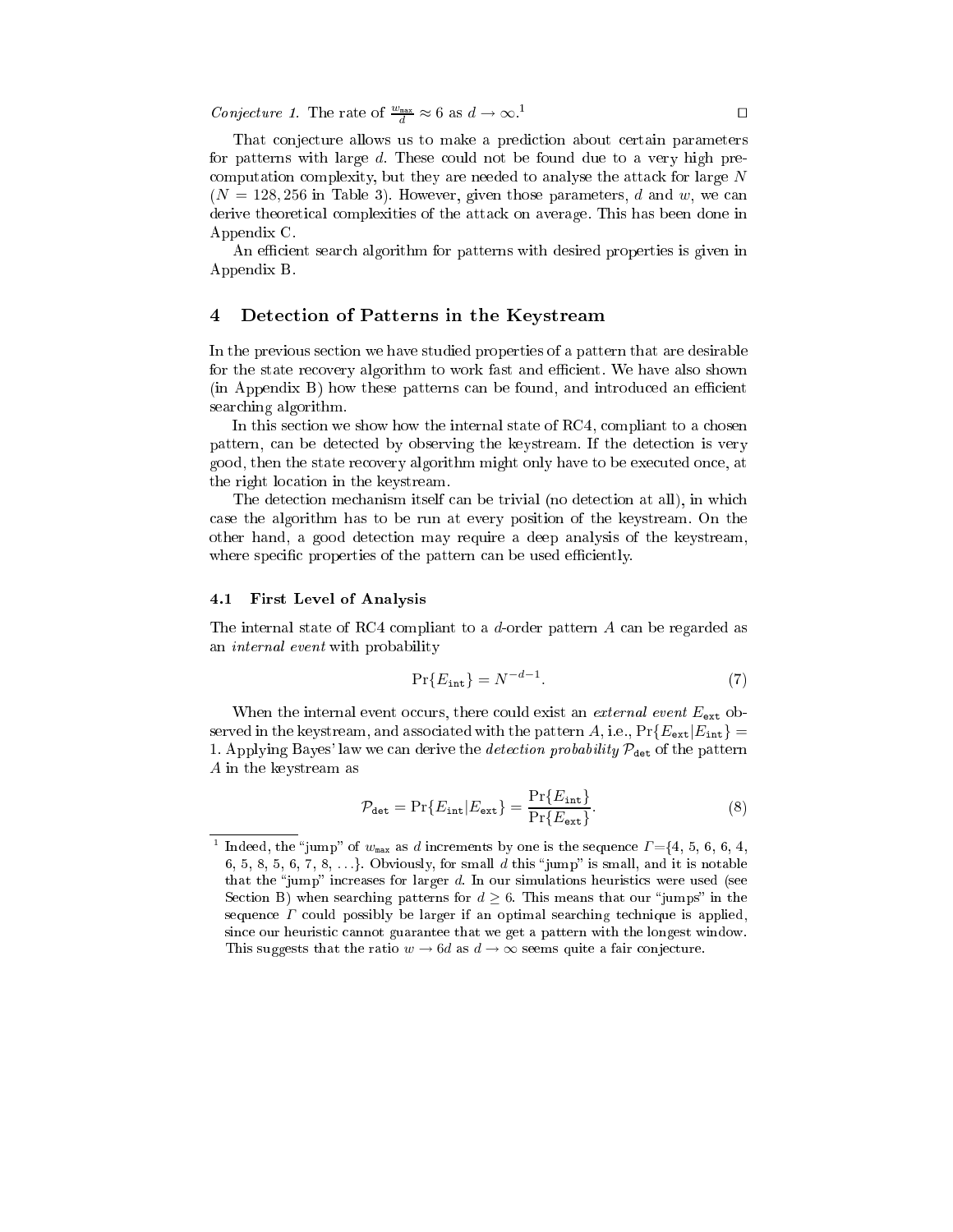Our goal in this section is to study possible external events with high  $\mathcal{P}_{\text{det}}$  in order to increase the detection of the pattern.

**Definition 3** (*l*-definitive pattern). A w-generative pattern A is called *l***definitive** if there are exactly l out of w equations with determined  $S[j]$ s.  $\Box$ 

It means that in l equations  $S[i] + S[j]$  are known. If, additionally,  $z' =$  $S[S[i] + S[j]]$  is also known, then the correct value of  $z_t = z'$  at the right position t of the keystream  $z$  detects the case "the state at time t is possibly compliant to the pattern". Otherwise, when  $z_t \neq z'$ , it says that "the state at time t cannot be compliant to the pattern".

For detection purposes a large  $l$  (up to  $d$ ) is important. From our experiments we found that, however, a large  $l$  can be achieved via a slight reduction of the parameter w. This leads us to one more conjecture.

Conjecture 2. For any d and  $w = w_{max} - \lambda$  there exist a pattern with  $l = d$ , where  $\lambda$  is relatively small <sup>2</sup>. □ where  $\lambda$  is relatively small <sup>2</sup>. . Utilization of the contract of the contract of the contract of the contract of the contract of the contract o<br>The contract of the contract of the contract of the contract of the contract of the contract of the contract o

In the following definition we introduce other properties of a patter that are important for its good detection via the keystream.

**Definition 4**  $(b_{\alpha}, b_{\beta}, b_{\gamma}e^{-\alpha_{\beta}, \gamma})$ **predictive pattern).** Let us have an l-definitive pattern A and consider only those equations where  $S[j]$ s are determined. Then, the pattern A is called  $b_{\alpha}$ - $\alpha$  predictive if for  $b_{\alpha}$  of the l equations  $S[S[i] + S[j]]$ is determined. For the remaining  $l - b_{\alpha}$  equations two additional definitions are as follows. The pattern A is called  $b_\beta$  <sup>β</sup> predictive if for  $b_\beta$  pairs of the  $l - b_\alpha$ equations the unknowns  $S[S[i]+S[j]]s$  must be the same. The set of  $b_{\beta}$  pairs must be of full rank. The pattern A is called  $b_{\gamma}$   $\gamma$  **predictive** if the  $l - b_{\alpha}$  equations contain exactly  $b_{\gamma}$  different variables of  $S[S[i] + S[j]]$ .

These types of predictiveness are other properties of a pattern visible in the keystream. For example, it is not only necessary to search for known  $z'$  values  $(b_\alpha$ of such), but one can also require that certain pairs of the keystream symbols  $(b_{\beta})$ of such) are equal  $z_{t'} = z_{t''}$ , which also helps to detect the pattern significantly.

The parameter  $b_{\alpha}$  is usually quite moderate and to have it larger than 15 is quite difficult. However, the other criteria are more flexible and can be large. These new parameters follow the constraint

$$
b_{\alpha} + b_{\beta} + b_{\gamma} = l \leq d. \tag{9}
$$

Consider the remaining  $w - l$  equations of the pattern A where  $S[j]$ s are not determined. Let at time instances  $t_1$  and  $t_2$  one pair of these equations be such

<sup>&</sup>lt;sup>2</sup> Table 6(a) in Appendix D contains patterns  $\mathfrak{X}$ s with  $l = d$  where w is still large, which supports the above conjecture. Indeed, Table 4 in Appendix B shows how the number of available patterns grows when relaxing the condition put on  $w$ . I.e., a slight reduction of w increases the chance of finding a pattern with  $d = l$ . This makes the conjecture fair.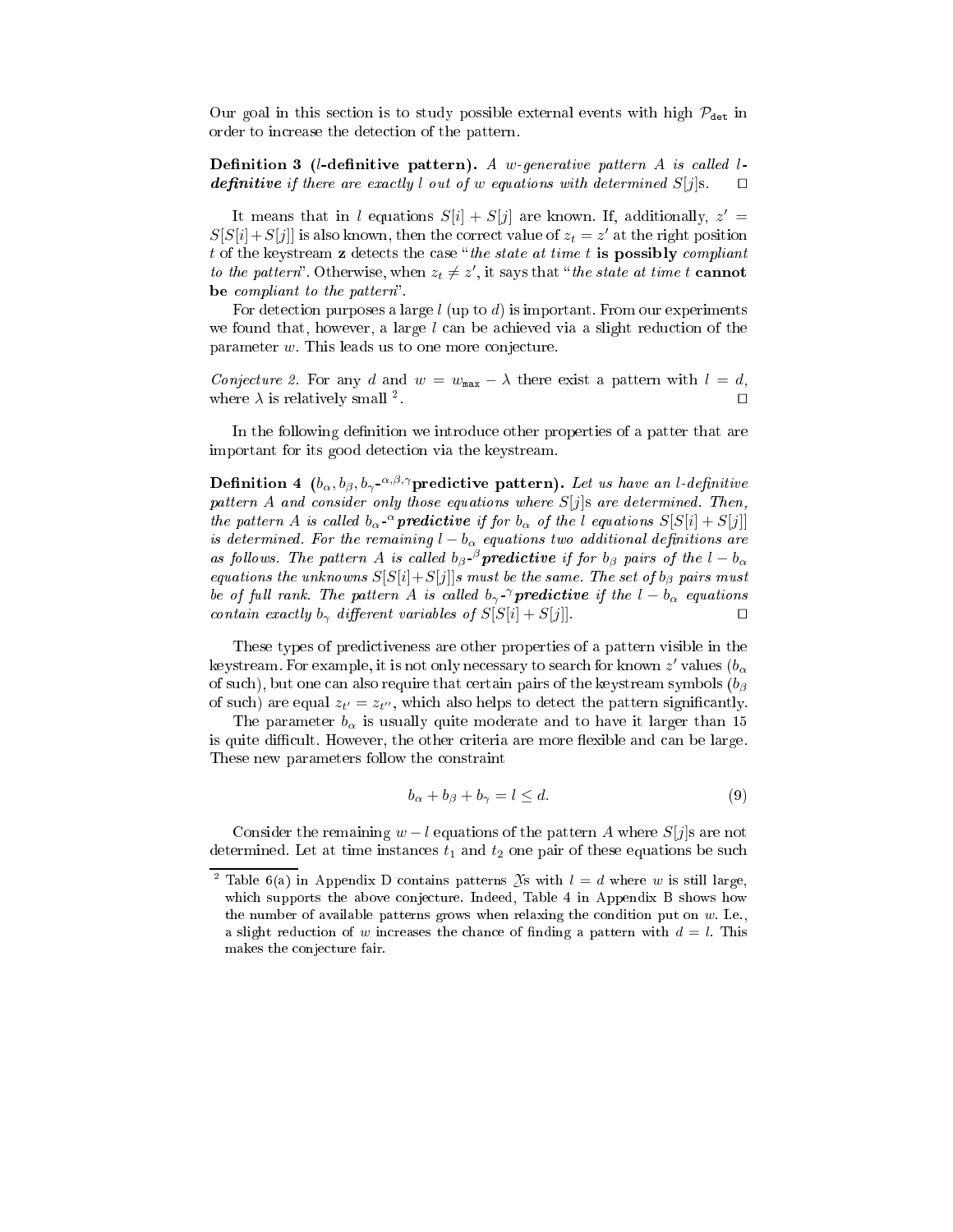that the S[i] values and the S[j] pointers are equal. If the distance  $\Delta_t = t_2 - t_1$ is small, it is likely that the output  $z_1$  is the same as  $z_2$ . The probability of this event is

$$
\Pr\{z_1 = z_2 | \Delta_t\} > \left(1 - \frac{\Delta_t}{N}\right) \cdot \left(1 - \frac{1}{N}\right)^{\Delta_t} \approx \exp\left(-\frac{2\Delta_t}{N}\right). \tag{10}
$$

Definition 5 (b<sub>θ</sub>- $^\theta$ predictive pattern). A pattern A is called b<sub>θ</sub>- $^\theta$ predictive if the number of such pairs (described above) is  $b_{\theta}$ . Let the time distances of these pairs be  $\Delta_1,\ldots,\Delta_{b_\theta},$  then the **cumulative distance** is the sum  $\Pi_\theta=\Sigma_i\Delta_i$   $\Box$ 

These four types of predictiveness are direct external events for a pattern. One should observe the keystream and search for certain  $b_{\alpha}$  symbols, check another  $b_{\beta}$  and  $b_{\theta}$  pairs of symbols that they are equal, and also check that a group of  $b_{\gamma}$  symbols are different from the values of V and from each other. Thus, we have

$$
\Pr\{E_{\text{ext}}\} = N^{-b_{\alpha} - b_{\beta} - b_{\theta}} \cdot \left[\frac{(N - d)!}{N^{b_{\gamma}}(N - d - b_{\gamma})!}\right]
$$
\n
$$
\Pr\{E_{\text{int}}\} \approx N^{-d - 1} \cdot e^{-2\pi/ N}.
$$
\n(11)

The example in Table 1 is a 4-definitive  $b_{\alpha} = 1, b_{\beta} = 1, b_{\gamma} = 2, b_{\theta} = 0$ predictive pattern. For detection one has to test that  $z_{t+6} = -2$ ,  $z_{t+3} = z_{t+4}$ , and  $z_{t+4}, z_{t+5}$  are different from the initial values at V and  $z_{t+4} \neq z_{t+5}$ . I.e., when, for example,  $N = 64$ , the detection probability is  $64^{-5} \div (64^{-2} \cdot 60 \cdot 59/64^2) \approx$  $64^{-2.96}$  3

### 4.2 Second Level of Analysis

In fact, the first level of analysis allows to detect a pattern with probability at  $\operatorname{most}~ N^{-1}$  (because  $j$  is not detectable), whereas with the second level of analysis it can be 1. Let us introduce a technique that we call a *chain of patterns*.

Definition 6 (chain of patterns  $A \rightarrow B$ , distance, intersection). Let us have two patterns  $A = \{i_a, j_a, P_a, V_a\}$  and  $B = \{i_b, j_b, P_b, V_b\}$ . An event when two patterns appear in the keystream within the shortest possible time distance  $\sigma$  is called **chain of patterns**, and is denoted as  $A \rightarrow B$  if B appears after A.

The chain distance  $\sigma$  between two patterns A and B is the shortest possible time between A's ending and B's beginning of their windows, i.e.,

$$
\sigma = i_b - (i_a + w_a) \mod N. \tag{12}
$$

The **intersection** of A and B is the number  $\xi$  of positions in A that are reused in B. These positions must not appear as  $S[i]$  during  $\sigma$  clockings while the chain distance between A and B is approached.  $\square$ 

Since  $\gamma$ -predictiveness has a minor influence on detection, we skip this parameter in future calculations.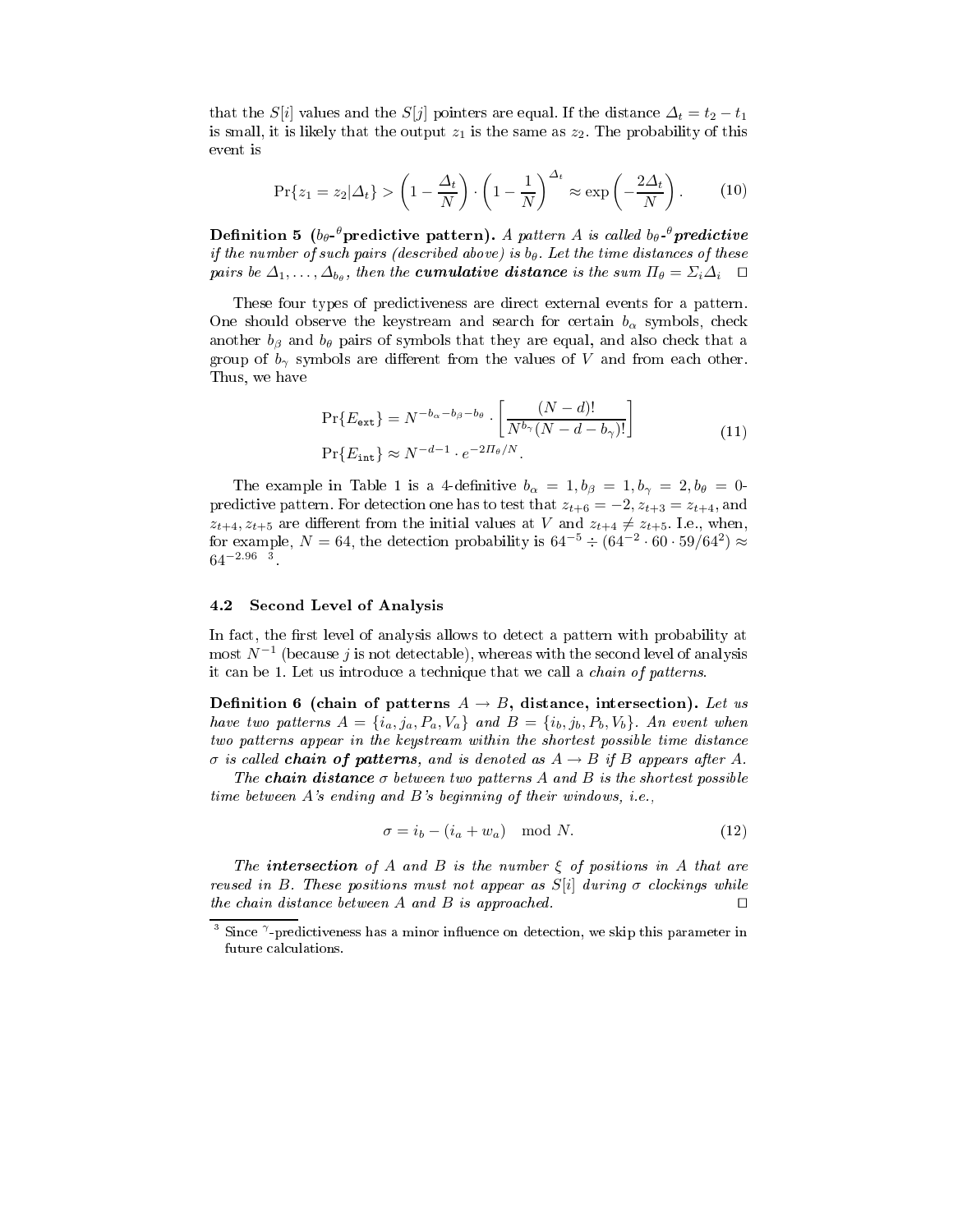For example, let  $A = \{0, 0, \{1, 3, 5, 6, 7, 8, 22, 23\}, \{2, 8, -3, -2, 1, 7, 4, -9\}\}\$ and  $B = \{34, 34, 35, 36, 37, 38, 39, 44, 48, 52\}, \{8, -2, 1, 2, 4, -5, 5, 3\}\}\.$  After  $w_a =$ 30 clockings the first pattern becomes  $A' = \{30, 28, \{15, 28, 30, 35, 36, 37, 38, 39\},\}$  ${-3, -9, 7, 8, -2, 1, 2, 4}$ . Obviously, the last  $\xi = 5$  positions can be reused in B, and after  $\sigma = 4$  clockings a new pattern B ( $w_b = 34$ ) can appear if  $j_{t+34} = j_b$ . The probability that the chain  $A \to B$  appears is  $N^{-9} \cdot N^{-4}$ , multiplied by the probability that 5 elements from  $A'$  stay at the same locations during the next 4 clockings. This is much larger than the trivial  $N^{-9} \cdot N^{-9}$ . Thus, a more general theorem can be stated.

**Theorem 1 (chain probability).** The probability of a chain  $A \rightarrow B$  to appear is

$$
\mathcal{P}_{A \to B} = \Pr\{E_{\text{int}}\} \approx N^{-(d_a + d_b + 2 - \xi)} \cdot e^{-2(H_{\theta a} + H_{\theta b})/N} \cdot e^{-\xi}.
$$
 (13)

Proof. In [Man01] it has been shown that  $\xi$  elements stay in place during N clockings with an approximate probability  $e^{-\xi}$ . The remaining part comes from an assumption that the internal state is random, from where the proof follows.

 $\Box$ 

Obviously, the probability of the external event for the chain is

$$
\Pr\{E_{\text{ext}}\} = N^{-(b_{\alpha a} + b_{\beta a} + b_{\theta a}) - (b_{\alpha b} + b_{\beta b} + b_{\theta b})},\tag{14}
$$

which can be smaller than  $Pr{E_{\text{int}}}$  (see  $\mathcal{Y}_4$  in Table 6 in Appendix D), confusing the equation (8). This happens since  $Pr{\{\overline{E}_{ext}\}}$  is calculated assuming that the keystream is random. However, in RC4 only a portion of the observed external probability space can appear (which is another source for a distinguishing attack, but it is out of scope of this paper). Therefore, in the case when  $Pr{E_{ext}}$  <  $Pr{E_{\text{int}}}$  we simply assume that the detection probability is 1.

Table 6 in Appendix D presents a few examples with a good trade-off (based on our intuition) between w and detectability for various d. Since the computation time for searching such patterns with multiple desired properties is really huge, only a few examples for small d were given. However, we believe that for large  $d$  it is possible to detect such patterns with a high probability, up to 1, applying the two proposed levels of analysis.

#### 5 Complete State Recovery Attack on RC4 5

### 5.1 Attack Scenario and Total Complexity

Recall pattern detection techniques from Section 4. In the attack scenario an adversary analyses the keystream at every time t, and applies the state recovery algorithm if the desired internal event (pattern) is detected. In all cases except one the recovering algorithm deals with a random keystream.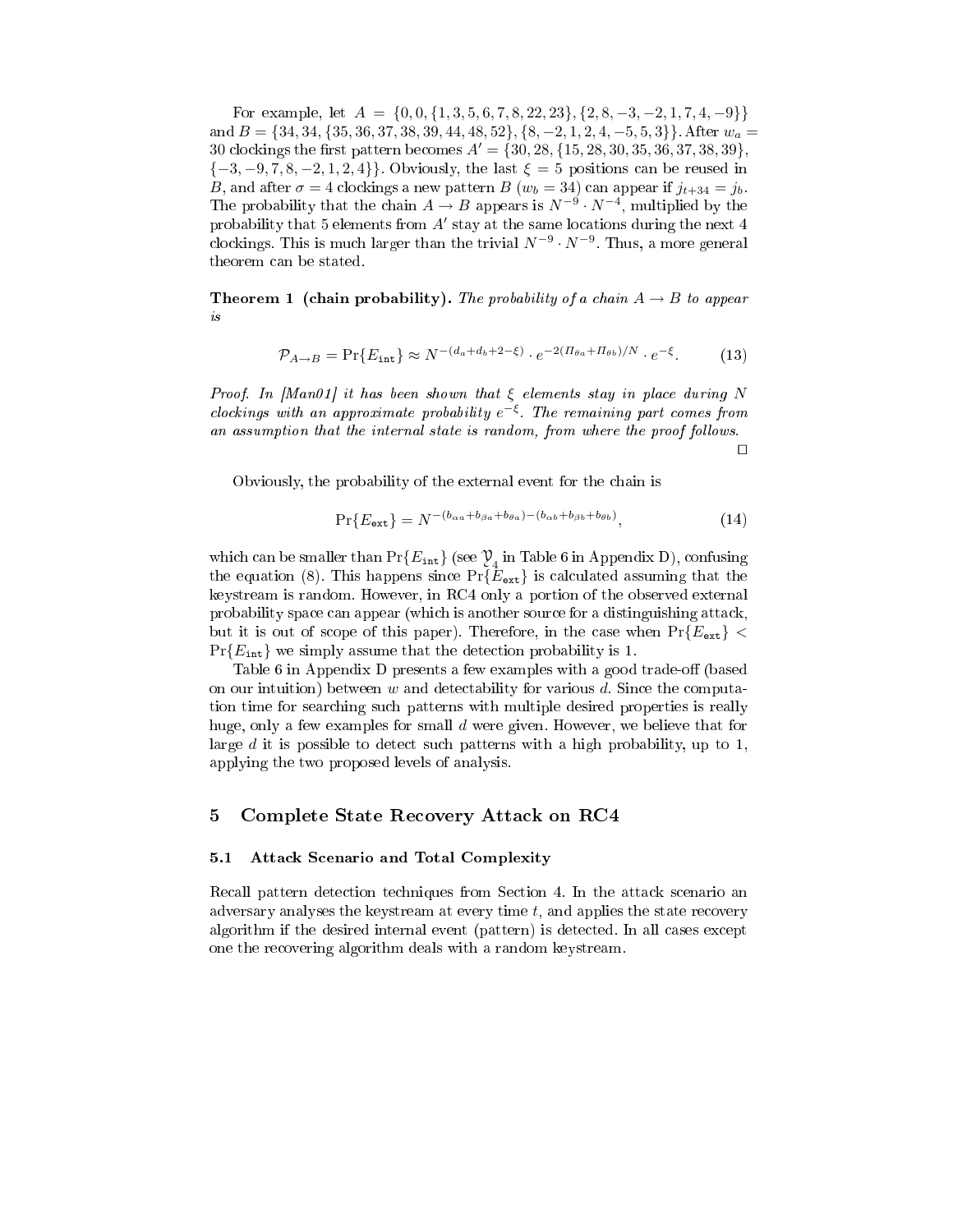Proposition 1 (Total Attack Complexities). Let the detection probability be  $P_{\text{det}}$ , then the total time  $C_T$  and data  $C_D$  complexities of the attack are

$$
C_T = \Pr{E_{\text{int}}\}^{-1} + (\mathcal{P}_{\text{det}}^{-1} - 1) \cdot C_{\text{Rand}} + 1 \cdot C_{\text{True}},
$$
  
\n
$$
C_D = \Pr{E_{\text{int}}\}^{-1}.
$$
\n(15)

 $\Box$ 

## 5.2 Success Rate of the Attack

The complexities  $C_{\text{True}}$  and  $C_{\text{Random}}$  are upper bounds for the *average* time the algorithm requires. It means that for some cases it could take more time than these bounds. In order to guarantee the upper bound of the total (not average) time complexity one can terminate the algorithm after, for example,  $C_{\text{thr}}$ operations. In this case the success rate of the attack can be determined.



Fig. 3. Probability density (left) and cumulative (right) functions of the time  $C_{\text{True}}$  in logarithmical form  $(k = \log_2 C_{\text{True}})$ . The scenario is  $N = 64, \mathcal{W}_{\text{g}}$  and 2000 samples.

Figure 3 shows density and cumulative functions for the time complexity of an example attack scenario. It shows that around 98% of all simulations of the attack have time smaller than the average  $2^{29.28}$  (vertical line). When the keystream is random the termination makes the average time bound  $C_{\text{Random}}$  even smaller, since the random case is likely to be repeated very many times and the second term in (15) can only decrease.

The plots in Figure 3 also show that even if the termination of the algorithm is done on the level  $C_{\text{thr}} = \sqrt{C_{\text{True}}}$  ( $\approx 2^{15}$ ), the success rate of the attack is still very high. I.e., the state recovery algorithm on RC4-64 can be done in time  $2^{15}$ with success probability 35%! If a similar situation happens for large  $N$  (e.g.,  $N = 256$ , then the full time complexity can be significantly decreased (perhaps, down to a square root of the estimated average complexity), and the success probability can still be very large.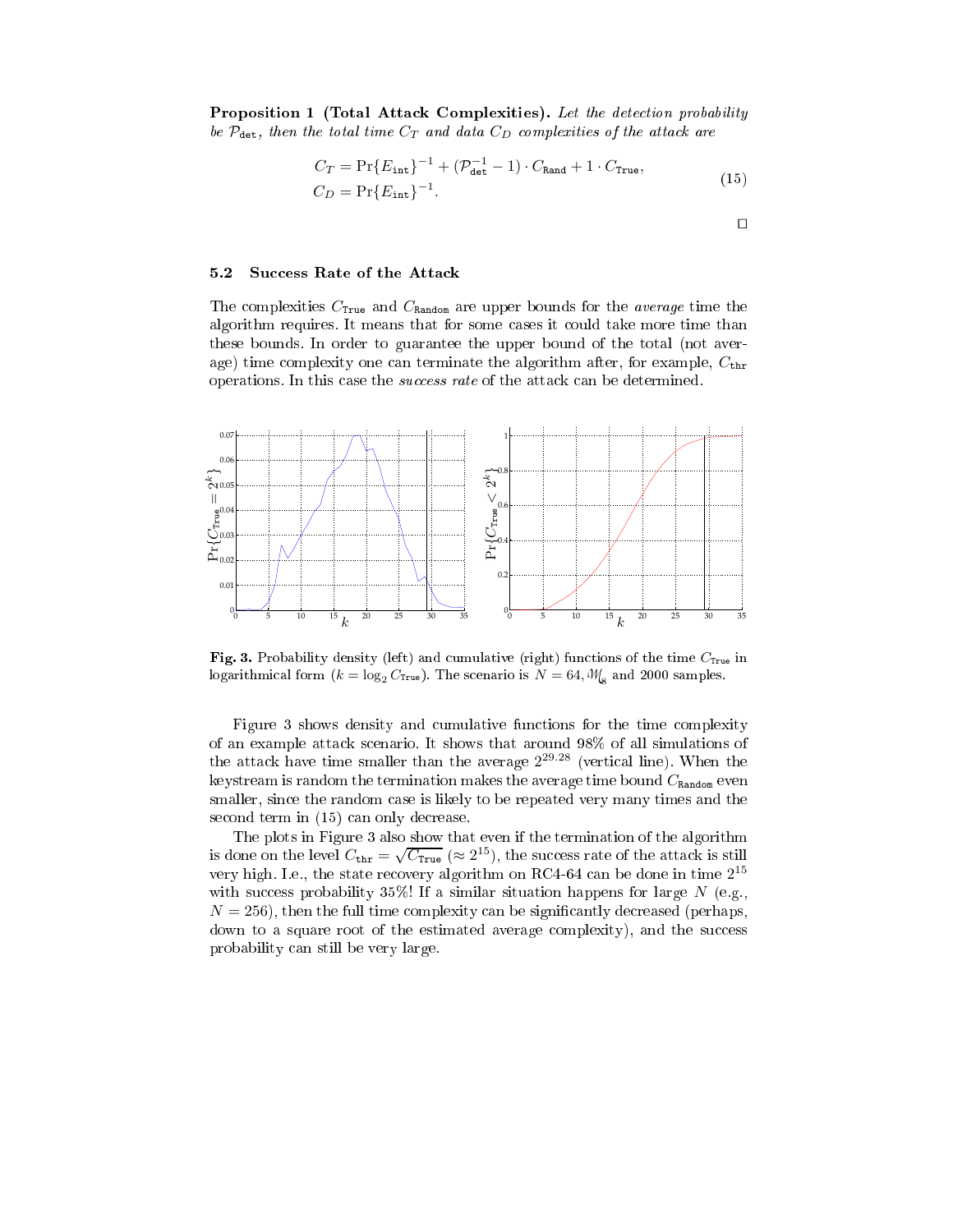## 6 Simulation Results and Conclusions

We have selected a set of test cases with various parameters and patters, and derived total data and time complexities of the new attack. Table 3 presents the results of this work. For example, when  $N=64,$  the total complexity of the new attack is upper bounded by  $2^{60}$ , if the pattern  $\mathcal{X}_9$  is used. This is much faster than, for example, Knudsen's attack, which complexity for this case is  $2^{132.6}$ . Even if  $d=9$  elements of the state are known, Knudsen's attack needs  $2^{98.1}$  of time, which is still much higher. The complexity of a potential attack recently discussed by I. Mantin in [Man05] 4 is also higher. As it was shown in Section 5.2, the success rate of the new attack is at least 98%.

|                                                    | $\overline{N}$                      |                                                                                                           | $N=64$           |                          |                               | $N = 100$                                 | $N = 128$                 |                       |                                           | $N = 160$                                                               |                           | $N = 200$      |                                                                                                                                                   | $N = 256$        |  |
|----------------------------------------------------|-------------------------------------|-----------------------------------------------------------------------------------------------------------|------------------|--------------------------|-------------------------------|-------------------------------------------|---------------------------|-----------------------|-------------------------------------------|-------------------------------------------------------------------------|---------------------------|----------------|---------------------------------------------------------------------------------------------------------------------------------------------------|------------------|--|
|                                                    | Cases                               | T                                                                                                         | $_{\rm II}$      | Ш                        | $\overline{\rm \textbf{v}}$   | V                                         | $_{\rm VI}$               | $_{\rm{VII}}$         | VIII                                      | ĪΧ                                                                      | $\overline{\mathrm{x}}$   | ΧI             | XII                                                                                                                                               | XIII             |  |
|                                                    |                                     |                                                                                                           |                  |                          |                               |                                           |                           |                       |                                           | Descriptions of the cases ( $\star$ – are hypothetical cases)           |                           |                |                                                                                                                                                   |                  |  |
|                                                    | Pattern                             | Ms                                                                                                        | $\mathfrak{Y}_8$ | $\mathcal{X}_9$          | $\overline{\mathcal{X}}_{11}$ | $\overline{\mathit{W}}_{\!\!\mathit{43}}$ |                           | $^\star$              | $\overline{\mathit{W}}_{\!\!\mathit{14}}$ | $^\star$                                                                | $\sqrt{\mathcal{W}}_{14}$ | $^\star$       | $\overline{\mathcal{M}}_{14}$                                                                                                                     | $\star$          |  |
|                                                    | d                                   | 8                                                                                                         | 8                | 9                        | 11                            | 13                                        | 14                        | 17                    | 14                                        | 18                                                                      | 14                        | 23             | 14                                                                                                                                                | 29               |  |
|                                                    | $\boldsymbol{w}$                    | 37                                                                                                        | 29               | 41                       | 49                            | 68                                        | 76                        | 92                    | 76                                        | 102                                                                     | 76                        | 132            | 76                                                                                                                                                | 168              |  |
|                                                    |                                     | 6                                                                                                         | 6                | $\overline{5}$           | 11                            | 9                                         | 10                        | 10                    | 10                                        | 10                                                                      | 10                        | 14             | 10                                                                                                                                                | 17               |  |
|                                                    | $b_{\alpha}$                        | 0                                                                                                         | 4                | 4                        | 9                             | $\mathbf{0}$                              | 0                         | 10                    | $\bf{0}$                                  | 11                                                                      | $\mathbf{0}$              | 10             | $\mathbf{0}$                                                                                                                                      | 11               |  |
|                                                    | $b_{\beta}$                         | 1                                                                                                         | 1                | $\bf{0}$                 | $\mathbf{0}$                  | $\overline{2}$                            | $\overline{2}$            | $\mathbf{0}$          | $\overline{2}$                            | $\bf{0}$                                                                | $\overline{2}$            | $\overline{2}$ | $\overline{2}$                                                                                                                                    | $\overline{4}$   |  |
|                                                    | $b_{\gamma}$                        | 5                                                                                                         | 1                | 1                        | $\overline{2}$                | 7                                         | 8                         | $\mathbf{0}$          | 8                                         | 0                                                                       | 8                         | $\overline{2}$ | 8                                                                                                                                                 | $\boldsymbol{2}$ |  |
|                                                    | $b_{\theta}$                        | 0                                                                                                         | 0                | $\overline{2}$           | $\mathbf{0}$                  | $\overline{2}$                            | $\overline{2}$            | 0                     | $\overline{2}$                            | 7                                                                       | $\overline{2}$            | 4              | $\overline{2}$                                                                                                                                    | 12               |  |
|                                                    | $\Pi_{\theta}$                      | 0                                                                                                         | 0                | $\overline{4}$           | $\mathbf{0}$                  | $\overline{4}$                            | 4                         | $\mathbf{0}$          | 4                                         |                                                                         | 4                         |                | $\overline{4}$                                                                                                                                    |                  |  |
|                                                    |                                     | Internal/external/detection probabilities<br>$-79.7$ $-93.0$ $-105.0$ $-112.0$ $-109.8$ $-139.1$ $-114.7$ |                  |                          |                               |                                           |                           |                       |                                           |                                                                         |                           |                |                                                                                                                                                   |                  |  |
|                                                    | $\mathcal{P}_{\mathtt{int}}$        | $-54.0$                                                                                                   | $-65.8$          | $-60.0$                  |                               |                                           |                           |                       |                                           |                                                                         |                           | $-183.5$       | $-120.0 - 240.0$                                                                                                                                  |                  |  |
|                                                    | $\mathcal{P}_{\textrm{\tiny ext.}}$ | $-6.0$                                                                                                    | $-60.0$          | $-36.0$                  |                               | $-59.8 - 26.6$                            | $-28.0$                   | $-70.0$               | $-29.3$                                   | $-131.8$ $-30.6$                                                        |                           | $-122.3$       | $-32.0$                                                                                                                                           | $-216.0$         |  |
|                                                    | $\mathcal{P}_{\texttt{det}}$        | $-48.0$                                                                                                   | $-5.8$           | $-24.0$                  |                               | $-19.9 - 66.4$                            | $-77.0$                   | $-42.0$               | $-80.5$                                   | $-7.3$                                                                  | $-84.1$                   | $-61.2$        | $-88.0$                                                                                                                                           | $-24.0$          |  |
|                                                    |                                     |                                                                                                           |                  |                          |                               |                                           |                           |                       |                                           | Complexities of the state recovery algorithm                            |                           |                |                                                                                                                                                   |                  |  |
|                                                    |                                     |                                                                                                           |                  |                          |                               |                                           |                           |                       |                                           | when the keystream is true/random                                       |                           |                |                                                                                                                                                   |                  |  |
|                                                    | Theor.                              | 20.5                                                                                                      | 58.2             | 22.8                     | 107.8                         | 10.0                                      | 71.3                      | 71.7                  | 191.1                                     | 131.7                                                                   | 317.4                     | 121.3          | 507.4                                                                                                                                             | 217.1            |  |
| $C_{\tt Rand}$                                     | Attun.                              | 15.5                                                                                                      | $57.8\,$         | $\equiv$                 | 107.5                         | $\equiv$                                  | 66.3                      |                       | 179.2                                     |                                                                         | 302.6                     |                | 491.8                                                                                                                                             |                  |  |
|                                                    | Theor.                              | 35.0                                                                                                      | 64.9             | 30.9                     | 120.4                         | 34.5                                      | 94.7                      | 102.0                 | 213.0                                     | 138.2                                                                   | 335.6                     | 157.5          | 519.6                                                                                                                                             | 225.4            |  |
| $C_{\text{true}}$                                  | Attun.                              | 30.3                                                                                                      | 57.6             | $\overline{\phantom{0}}$ | 108.3                         | 31.8                                      | 85.5                      |                       | 185.1                                     |                                                                         | 309.9                     |                | 501.8                                                                                                                                             |                  |  |
|                                                    | Real                                | 29.3                                                                                                      |                  |                          |                               | 29.1                                      |                           |                       |                                           |                                                                         |                           |                |                                                                                                                                                   |                  |  |
|                                                    |                                     |                                                                                                           |                  |                          |                               |                                           |                           |                       |                                           | Total data/time complexity, and the comparison                          |                           |                |                                                                                                                                                   |                  |  |
|                                                    |                                     |                                                                                                           |                  |                          |                               |                                           |                           | with previous attacks |                                           |                                                                         |                           |                |                                                                                                                                                   |                  |  |
|                                                    | $C_{\text{K}}(0)$                   |                                                                                                           | 132.6            |                          | 236.6                         |                                           | 324.8                     |                       |                                           | 431.4                                                                   |                           | 572.0          | 779.7                                                                                                                                             |                  |  |
| <b>Sund</b><br>$\sin^2\theta$<br>$C_{\text{K}}(d)$ |                                     | 101.7 101.7                                                                                               |                  |                          |                               |                                           |                           |                       |                                           | 98.1   189.3   181.0    261.3   256.9    364.6   346.1    501.9   458.2 |                           |                | 705.9 629.3                                                                                                                                       |                  |  |
|                                                    | Mantin's po-                        |                                                                                                           | 73               |                          |                               | 114                                       | 147                       |                       |                                           | 186                                                                     |                           | 243            | 290                                                                                                                                               |                  |  |
|                                                    | tential attack                      |                                                                                                           |                  |                          |                               |                                           |                           |                       |                                           |                                                                         |                           |                |                                                                                                                                                   |                  |  |
|                                                    | $C_D$                               | 54.0                                                                                                      | 65.8             |                          | 60.0 $\mid$ 79.7   93.0       |                                           | $105.0$ 112.0 109.8 139.1 |                       |                                           |                                                                         |                           | 114.7 183.4    | $120.0$ 240.0                                                                                                                                     |                  |  |
| attack<br>Our                                      | $C_T$                               | 63.5                                                                                                      |                  |                          |                               |                                           |                           |                       |                                           |                                                                         |                           |                | 63.4 $\mid$ 60.0 $\mid$ 127.4 $\mid$ 93.1 $\mid$ 143.4 $\mid$ 113.7 $\mid$ 271.7 $\mid$ 140.4 $\mid$ 386.7 $\mid$ 184.0 $\mid$ 579.8 $\mid$ 241.7 |                  |  |

Table 3. Simulation results and comparisons with previous attacks.

<sup>4</sup> Mantin detects a large number of bytes of the state, and then applies Knudsen's attack given those bytes. However, to make these knowns to reduce the complexity of Knudsen's attack they must be located in a short window all together, and this is not the case. This fact is confirmed in [Man05] (Section "State Recovery Attack").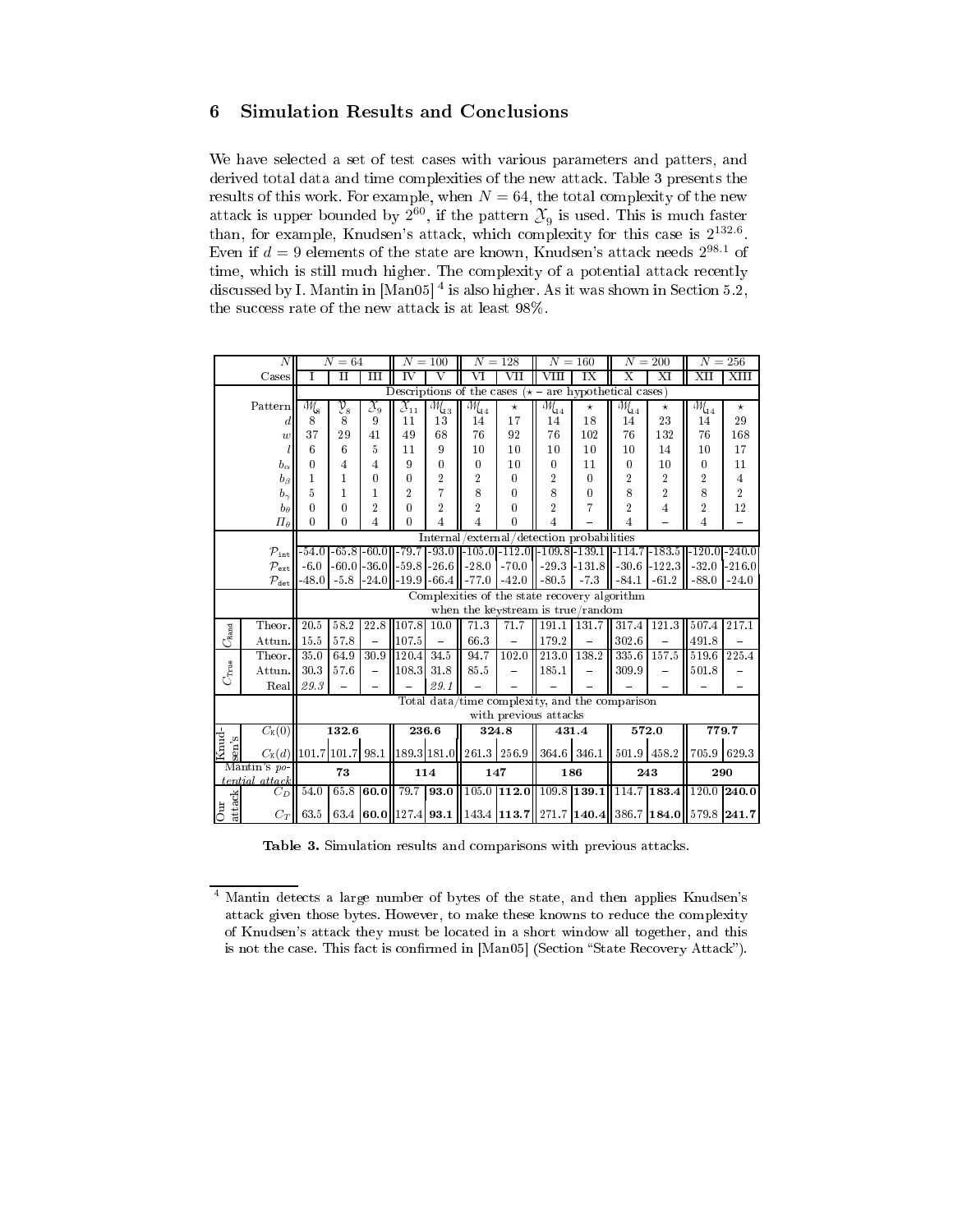Table 3 also contains intermediate probabilities and complexities for the attack, including theoretical ( $\Delta = 0$ ) and attuned ( $\Delta = 2$ ) values for  $C_{\text{Rand}}$  and  $C_{\text{True}}$ . When it was possible, the real attack on a true keystream was simulated (real complexities for  $C_{\text{True}}$  are shown in italic). In these simulations the complete state of RC4 was successfully recovered for every randomly generated keystream compliant with the corresponding pattern.

For larger N, patterns of a high order are needed to receive an attack of low complexity. The largest pattern that we could find in this work is  $M_{14}$ , and this was applied to attack RC4-N with  $N = 128, 160, 200, 256$ . These attack scenarios are those that we have in our hands already. However, the complexities received are not optimal, but they are still lower than in Knudsen's attack. Conjecture 1 and also discussions in Section 4 make it possible to approximate the parameters of a hypothetical pattern that is likely to exist  $(* - patterns)$ . To be secure, we relate d and w as  $w = 6d-6$ , with a confidence gap of 6 positions. The remaining parameters were chosen moderate as well. As the result, we obtained an attack on RC4-256 with the (upper bounded) total complexity of  $2^{241.7}$ , and this is the best state recovery attack known at the moment.

In general, we have noted the following tendency. For RC4-N with a secret key of length  $N$  bits or longer, the new attack can recover the internal state much faster than an exhaustive search. This observation can also be seen from the results in Table 3.

As the last point of the discussions we note that the key recovery attack can be easily converted from a state recovery attack. There are several papers dealing with recovering the secret key from a known internal state [MS01,Man01,PM07]. However, this part works much faster than currently known state recovery attacks, and, therefore, we just refer to these papers without giving details.

#### $\overline{7}$ Further Improvements and Open Problems

Pattern detection improvements. With a chain of patterns described in Section 4 one could reach a good detection. However, not only forward direction of chaining can be considered, but also backward one. Additionally, there is a possibility to analyse longer sequences of patterns in order to have a good detectability. Another idea is to use unusual recyclable patterns in a similar manner as in [Man05]. The difference is that these patterns are both recyclable and have a long window. For example,  $A = \{0, -4, \{6, 4, 1, 5, 3\}, \{0, 1, 7, -2, -1\}\}.$ 

State recovery algorithm improvement. The GSi block can choose the corner (left or right) of the window to be extended by an additional heuristic analysis of the current situation during the process. Another improvement is achieved if the MC block could speculatively run the recursion for additional 1-3 extra forward steps for every possible guess, and, afterwards, make such a guess for which the number of sub branches is the minimum. The average time of the attack for this strategy is reduced.

Derivation and statistics. Our investigation showed that the derived theoretical upper bound gives a much larger complexity than the one received from the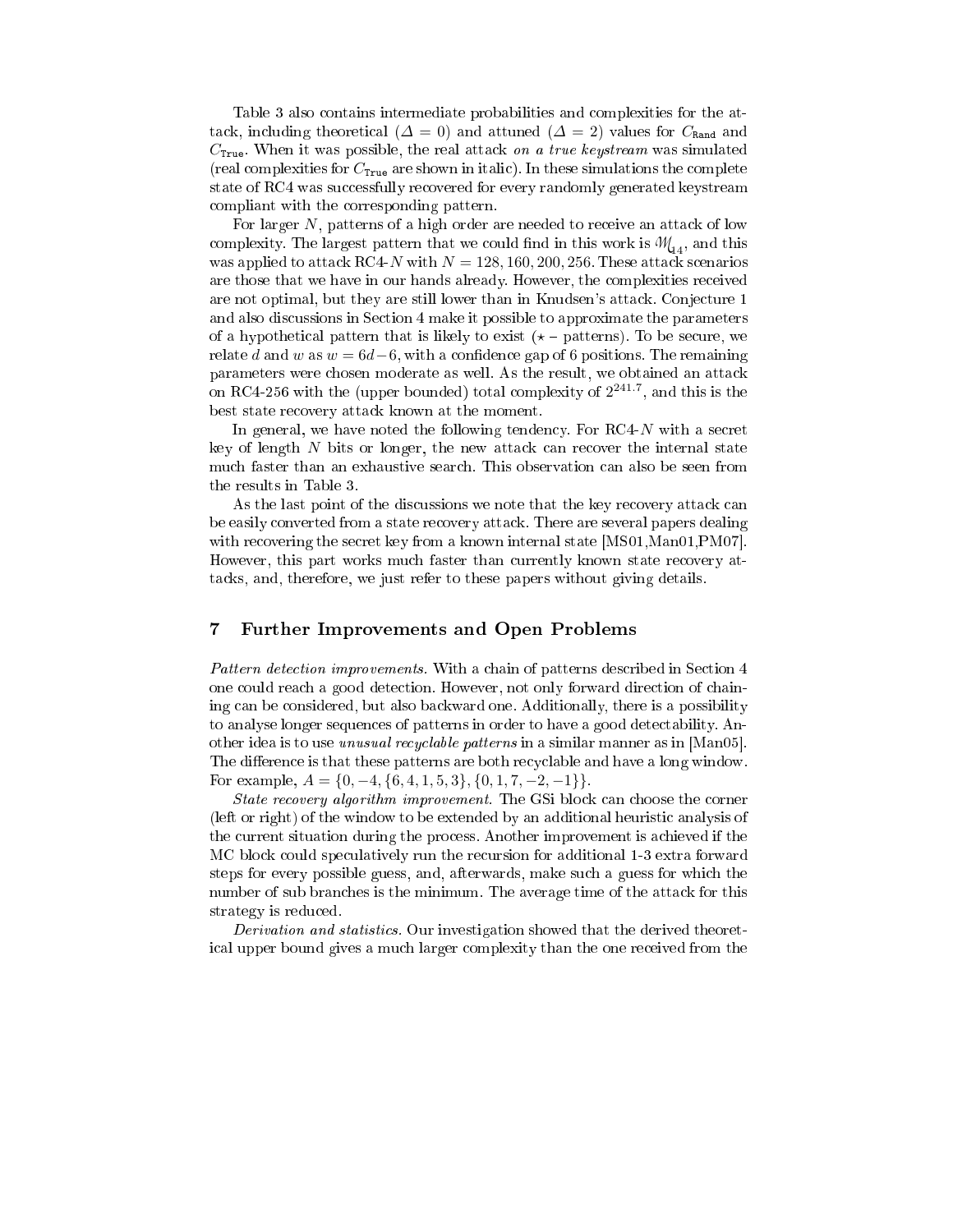real simulations of the attack. Obviously, a better analysis of the algorithm's complexity is needed. This would allow a more accurate estimation of the total complexity, and it might improve the complexities in Table 3 significantly. Another interesting problem is to determine the density function of the recovering algorithm, likewise in Figure 3. This may allow us to decrease the complexity in square root times, maintaining a high success rate.

Other open problems. The search for patterns of a higher order with long windows is another challenging open question. We have shown that there are chains of patterns with short distances. The first pattern is used for the recovering algorithm, and the second one is for detection. However, another interesting question is whether or not the second pattern can also be used in the recovering algorithm.

We believe that the outlined open problems have a huge potential for reducing the complexity of the attack on  $RC4$ . Perhaps, very soon we will be witnessing an attack of complexity lower than  $2^{128}$  on the full RC4-256.

## Acknowledgements

We thank Martin Hell and also anonymous reviewers for their significant editorial comments.

## References

- [FM00] S. R. Fluhrer and D. A. McGrew. Statistical analysis of the alleged RC4 keystream generator. In B. Schneier, editor, Fast Software Encryption 2000, volume 1978 of Lecture Notes in Computer Science, pages 19-30. Springer-Verlag, 2000.
- [Gol97] J. Dj. Goli¢. Linear statistical weakness of alleged RC4 keystream generator. In W. Fumy, editor, Advances in Cryptology—EUROCRYPT'97, volume 1233 of Lecture Notes in Computer Science, pages 226–238. Springer-Verlag, 1997
- [KMP+98] L. R. Knudsen, W. Meier, B. Preneel, V. Rijmen, and S. Verdoolaege. Analysis methods for (alleged) RC4. In K. Ohta and D. Pei, editors, Advances in  $Cryptology—ASIACRYPT'98$ , volume 1998 of Lecture Notes in Computer Science, pages 327–341. Springer-Verlag, 1998.
- [Man01] I. Mantin. Analysis of the stream cipher RC4. Master's thesis, The Weizmann Institute of Science, Department of Applied Math and Computer Science, Rehovot 76100, Israel., 2001.
- [Man05] I. Mantin. Predicting and distinguishing attacks on RC4 keystream generator. In R. Cramer, editor, Advances in Cryptology-EUROCRYPT 2005, volume 3494 of Lecture Notes in Computer Science, pages 491-506, 2005.
- [Max05] A. Maximov. Two linear distinguishing attacks on VMPC and RC4A and weakness of RC4 family of stream ciphers. In H. Gilbert and H. Handschuh, editors, Fast Software Encryption 2005, volume 3557 of Lecture Notes in Computer Science, pages 342-358. Springer-Verlag, 2005.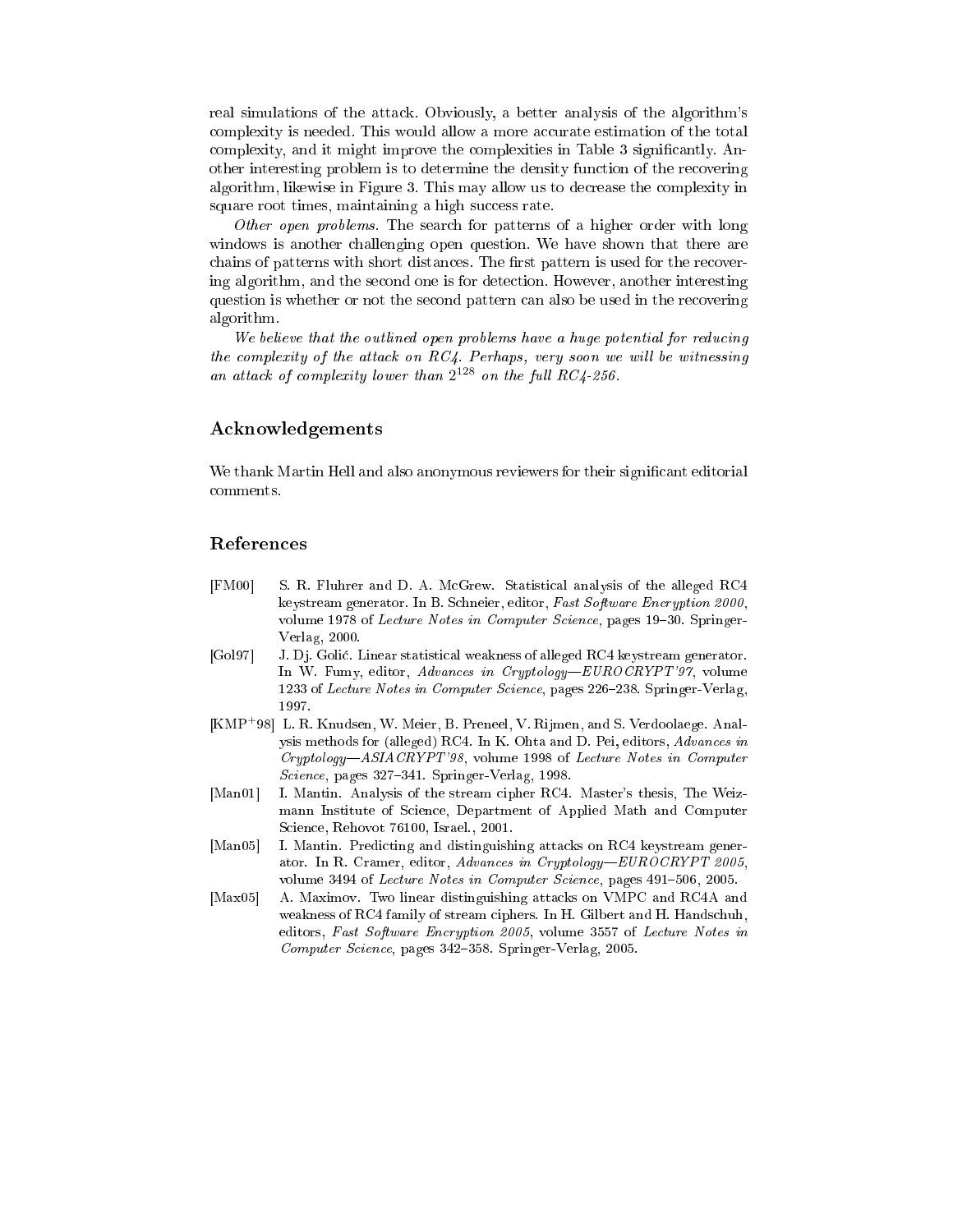- [MS01] I. Mantin and A. Shamir. Practical attack on broadcast RC4. In M. Matsui, editor, Fast Software Encryption 2001, volume 2355 of Lecture Notes in  $Computer\, Science$ , pages 152–164. Springer-Verlag, 2001.
- [MT98] S. Mister and S. E. Tavares. Cryptanalysis of RC4-like ciphers. In Selected Areas in Cryptography-SAC 1998, Lecture Notes in Computer Science, pages 131-143, 1998.
- [PM07] G. Paul and S. Maitra. Permutation after RC4 key sheduling reveals the secret key. In Selected Areas in Cryptography-SAC 2007, volume 4876 of Lecture Notes in Computer Science, pages 360-377. Springer-Verlag, 2007. Available at http://eprint.iacr.org/2007/208, June 1, 2007 (accessed January 10, 2008).
- [PP04] S. Paul and B. Preneel. A new weakness in the RC4 keystream generator and an approach to improve the security of the cipher. In B. Roy and W. Meier, editors, Fast Software Encryption 2004, volume 3017 of Lecture Notes in Computer Science, pages 245-259. Springer-Verlag, 2004.
- [Sch96] B. Schneier. Applied Cryptography: Protocols, Algorithms, and Source Code in C. John Wiley&Sons, New York, NY, 2nd edition, 1996. ISBN 0-471- 11709-9.

## A Example Support for the State Recovery Algorithm

Figure 4 illustrates an example of the process of the IR block. In the example we start with specific values of i and j, and also  $d = 5$  cells of the state S are filled with certain values, whereas the remaining cells are unknown. This constraint allows to collect  $w = 15$  equations of the form (3). The keystream is given in the rightmost column of the table.

The first iteration, in Figure 4(b), finds that  $z_6 = 4$  and  $z_8 = -2$  are already allocated, thus solving equations 6 and 8 ( $s_4 = 10, s_9 = 5$ ). Afterwards, given  $s_9 = 5$ , the IR block solves the equation 14 and successfully checks for a contradiction, in Figure  $4(c)$ . Finally, after the step (e) four additional cells of the state S were derived with probability 1.

When the IR block is processed, the input to the MC block is the maximum clique of size 4 equations with 5 unknowns, shown in Figure  $4(f)$ . It means that guessing only one unknown determines four other ones. Furthermore, the space of possible guesses is signicantly reduced due to the higher probability of a contradiction to occur.

## B Searching Technique

Since the search space for a  $d$ -order pattern grows exponentially with  $d$ , only patterns of order  $d \leq 6$  were analysed before in various literature, e.g., in [Man05]. In this section we suggest a few techniques that accelerate this search significantly, and allow to search and analyse patterns of order up to  $d \leq 15$ , approximately, on a usual desktop PC.

First, we need to make some observations on the construction of patterns. Afterwards, several ideas based on the observation for improving the algorithm follow.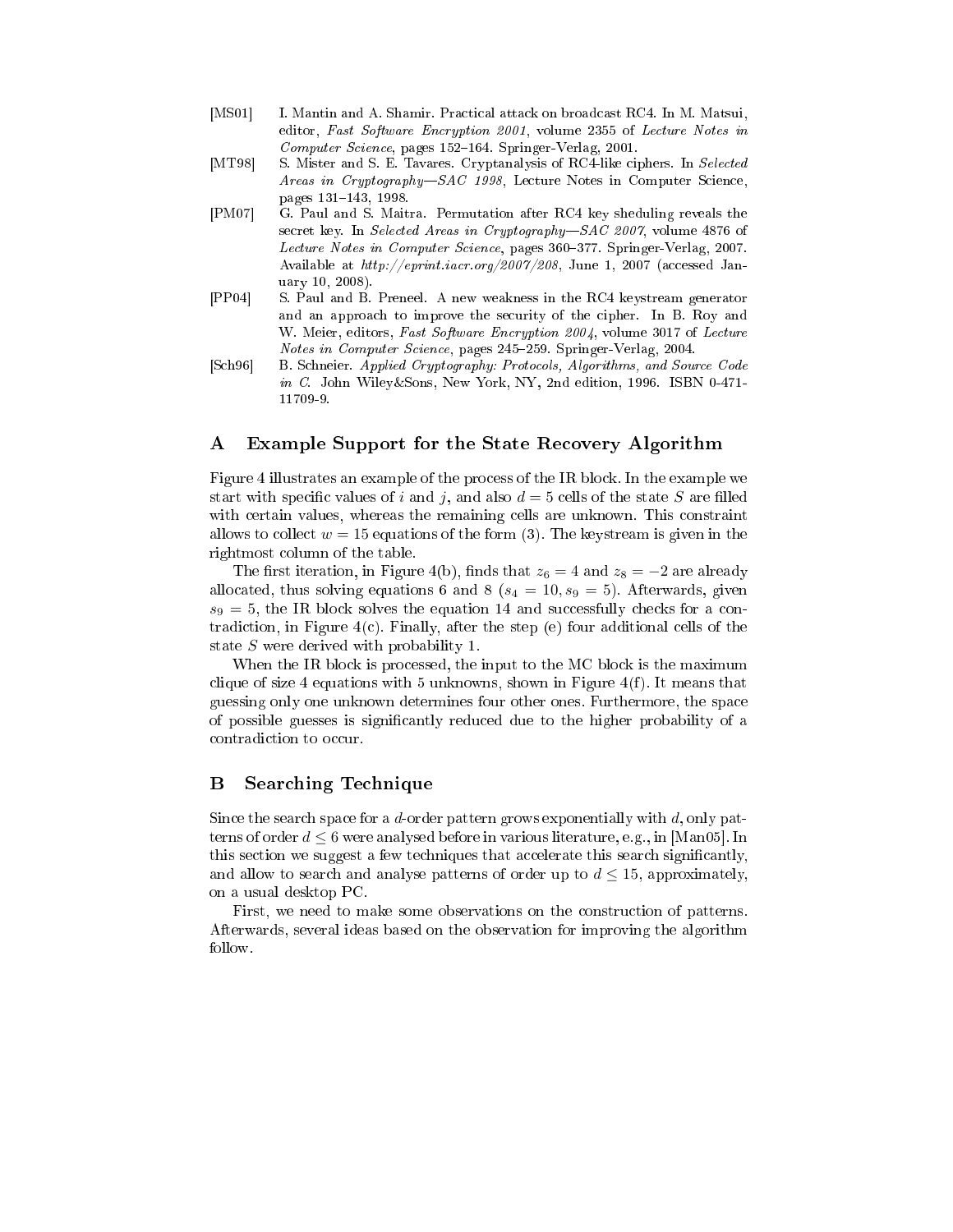

Fig. 4. Example of the iterative reconstruction process.

As can be seen from Table 7 in Appendix D, all "good" patterns found have Vs with values from a short interval  $I_{\delta} = [-\delta \ldots + \delta],$  where  $\delta \approx 10 \ldots 25$  is quite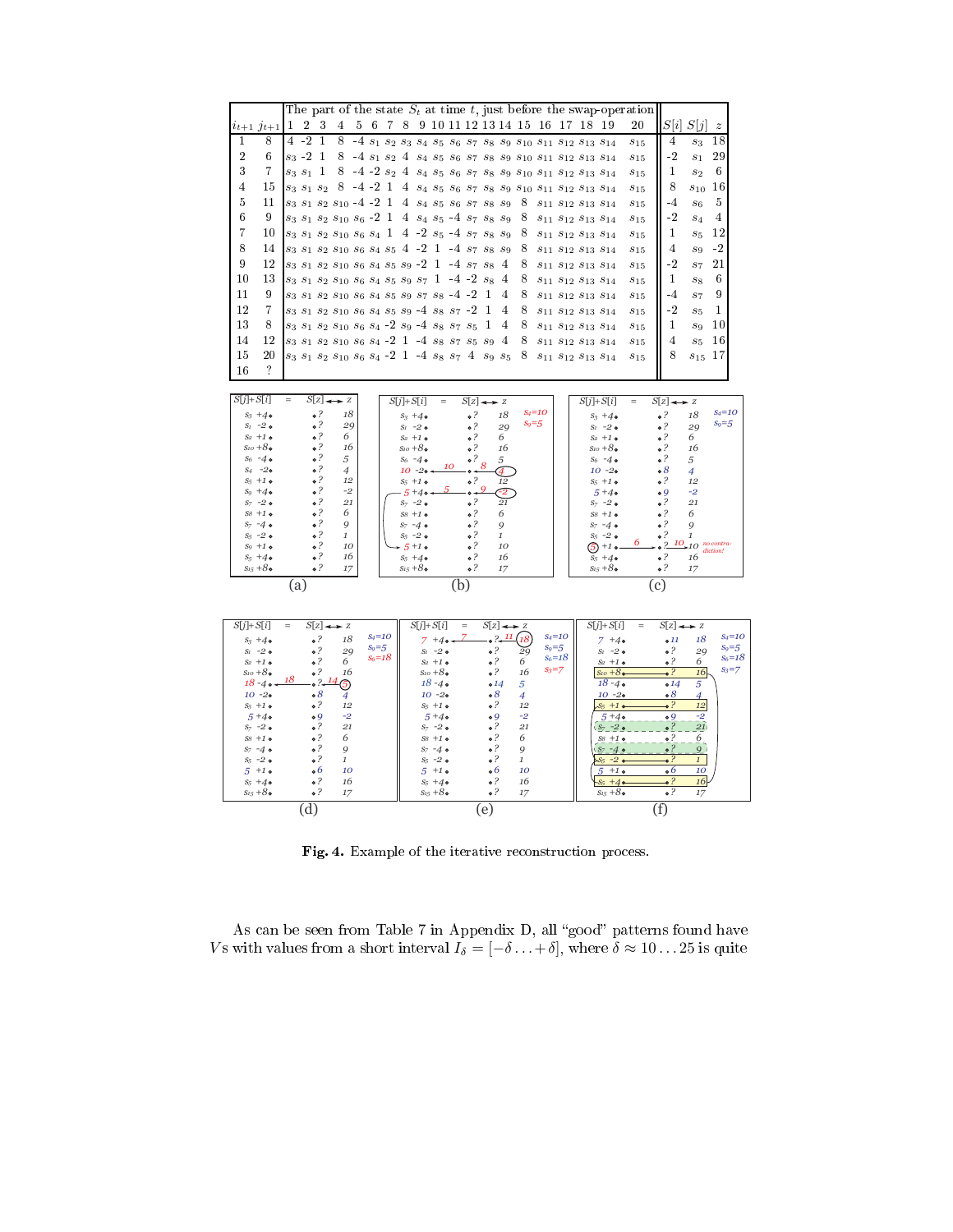

Fig. 5. Dependency of the maximum w from  $\delta$  for various d.

conservative. Figure 5 illustrates the dependency of the maximum achievable  $w$ from  $\delta$ . From this we make the following conjecture.

Conjecture 3. A pattern with the largest  $w$  is likely found among all possible combinations for  $i = 0, j \in I_{\delta}, V \in I_{\delta}^d$ , with a moderate value of  $\delta \ll N$ .

This conjecture will be used as the basis for a *significant* improvement in the searching technique of such patterns.

Table 4 provides the number of patterns for  $\delta = 15$ , and various values of d and w. When d and  $\delta$  are fixed, the amount of desired patterns can be exponentially increased by letting w be slightly less than  $w_{\text{max}}$ . This approach can help finding patterns with additional properties which are introduced in Section 4.

|                                                                                                                                                                                              |  |  |  |  | The number of patterns $A_d$ when $\delta = 15$ . |  |
|----------------------------------------------------------------------------------------------------------------------------------------------------------------------------------------------|--|--|--|--|---------------------------------------------------|--|
|                                                                                                                                                                                              |  |  |  |  |                                                   |  |
| $\begin{array}{ccc}\n\downarrow & w \rightarrow 15\ 14\ 13\ 12\ 11\ 10\ 9\ 8\ 7\ 6 \\ \downarrow & 4\# \{A_4\} \rightarrow 1\ 3\ 10\ 26\ 226\ 863\ 5234\ 21702\ 114563\ 853012\n\end{array}$ |  |  |  |  |                                                   |  |
|                                                                                                                                                                                              |  |  |  |  |                                                   |  |
| $\begin{array}{ l ccccccccccc }\hline w\rightarrow21\ 20\ 19\ 18\ 17\ 16\ 15\ 14\ 13\ 12\\ \hline 5\ \# \{A_5\}\rightarrow1\ 4\ 6\ 15\ 66\ 252\ 652\ 1879\ 6832\ 27202\\ \hline \end{array}$ |  |  |  |  |                                                   |  |
|                                                                                                                                                                                              |  |  |  |  |                                                   |  |
| $w \rightarrow 27\ 26\ 25\ 24\ 23\quad 22\quad 21\quad 20\qquad 19\qquad 18$<br>$6\ \# \{A_6\} \rightarrow 1\quad 2\quad 7\ \ 42\ \ 81\ \ 177\ \ 371\quad 799\quad 2646\quad 10159$          |  |  |  |  |                                                   |  |

**Table 4.** The number of different constraints for specific d and w, when  $\delta = 15$ .

The first idea is to set  $i = 0$  due to (6), and for the remaining variables only a small set of values  $I_{\delta}$  for some  $\delta$  should be tested due to Conjecture 3.

A straightforward approach would be to allocate d values in a vector S and then to check the desired properties of the pattern. The time complexity of this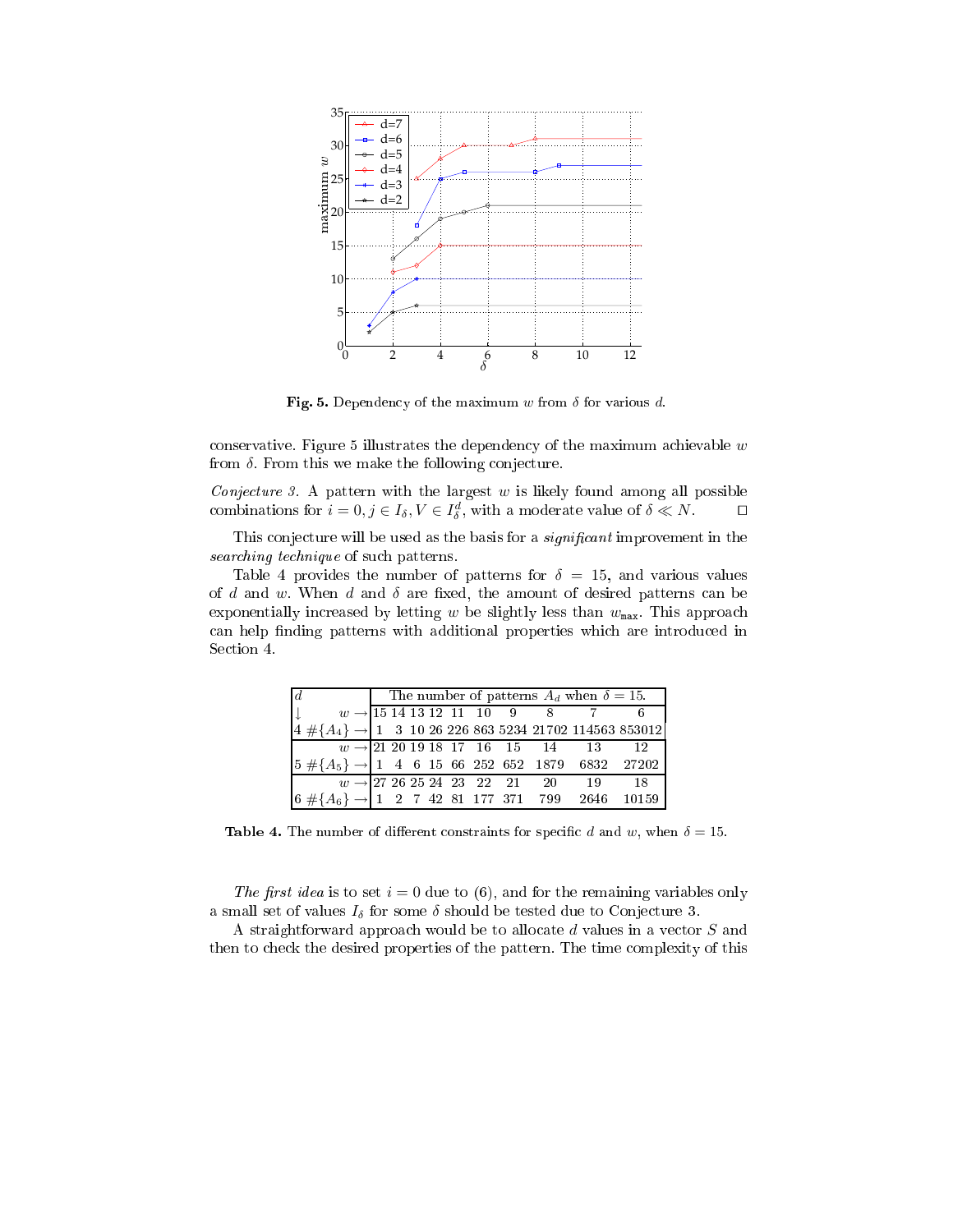approach is  $O\left(\binom{N}{d}\binom{|I_{\delta}|}{d}|I_{\delta}|\right)$ , which is still very large. Our second idea is to allocate a new element in  $\acute{S}$  only when it is necessary. This will significantly decrease the time complexity.



Fig. 6. Recursive algorithm for searching patterns with large  $w$ .

The diagram of a recursive algorithm exploiting the first two ideas is shown in Figure 6, but it can be improved with the following heuristic. The third idea is to start searching for a desired pattern somewhere in the middle of its future window. Let us split d as  $d = d_{\text{fwd}} + d_{\text{back}}$  and then start the algorithm in Figure 6 allowing to allocate exactly  $d_{\text{fwd}}$  cells of S. At the point (\*) the current length of the window w is compared with some threshold  $w_{\text{thr}}$ . If  $w \geq w_{\text{thr}}$ , then a similar recursive algorithm starts, but it goes backward and allocates remaining  $d_{\text{back}}$ cells of  $S$ . This double-recursion results in a pattern with  $w$  likely to be close to the maximum possible length of the window.

#### $\mathbf C$ Complexity Analysis of the Recovering Attack

Since for large inputs it is not always possible to make real simulations of the new recovering attack, we are interested in a theoretical upper bound of its complexity. In this section we explain how this complexity can be derived, verified and used.

## C.1 Tool for Simulations and Analysis

The new recovering algorithm is a recursion as shown in Figure  $7(a)$ . The nodes are IR and WE blocks, whereas each branch is initiated by MC or GSi blocks.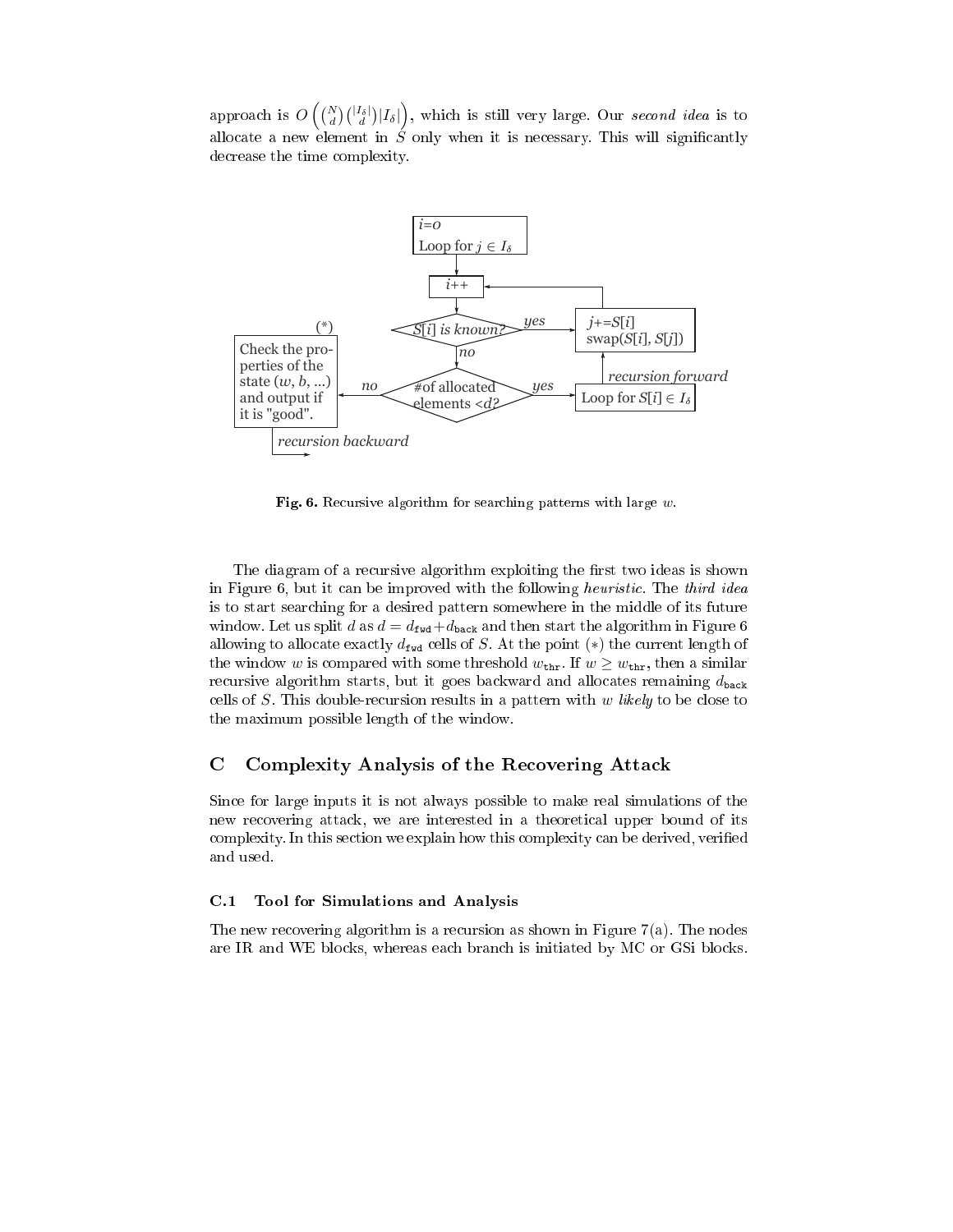A branch is terminated when a contradiction occurs, and only one path leads to the correct solution, where the internal state is successfully recovered.

We measure the complexity of the attack as the number of branches, i.e., the number of guesses in the MC and GSi blocks done.



Fig. 7. (a) Attack as a recursion; (b) Three parts of the tool for simulations.

Let us introduce a three-part tool, shown in Figure 7(b), in order to calculate the complexity of the attack when a certain pattern is given. We give a description of each of the three parts.

In the *first part* the simulation of the attack with a certain pattern is launched (all four blocks, IR, WE, MC, GSi, are working), and the number of branches is counted. Whenever the depth of the recursion reaches  $\Delta_{\text{thr}}$ , some precomputed function for the complexity of the remaining subtree is called, and the recursion makes a backward step.

The second part is a precomputed pattern-independent upper bound of the average complexity, when the status of the recursion can be described as the number of already allocated cells L and the number of active equations a.

The third part is Knudsen's attack complexity accepted as an upper bound for the algorithm on the leafs of the recursion, in order to avoid analysis of WE.

To receive theoretical complexity using this tool one should run the simulations a sufficient number of times, and then take an average of the results. The exact complexity is received when  $\Delta_{\text{thr}} = \infty$ , in this case the tool requres the same computational time as the targeting complexity. On the other hand,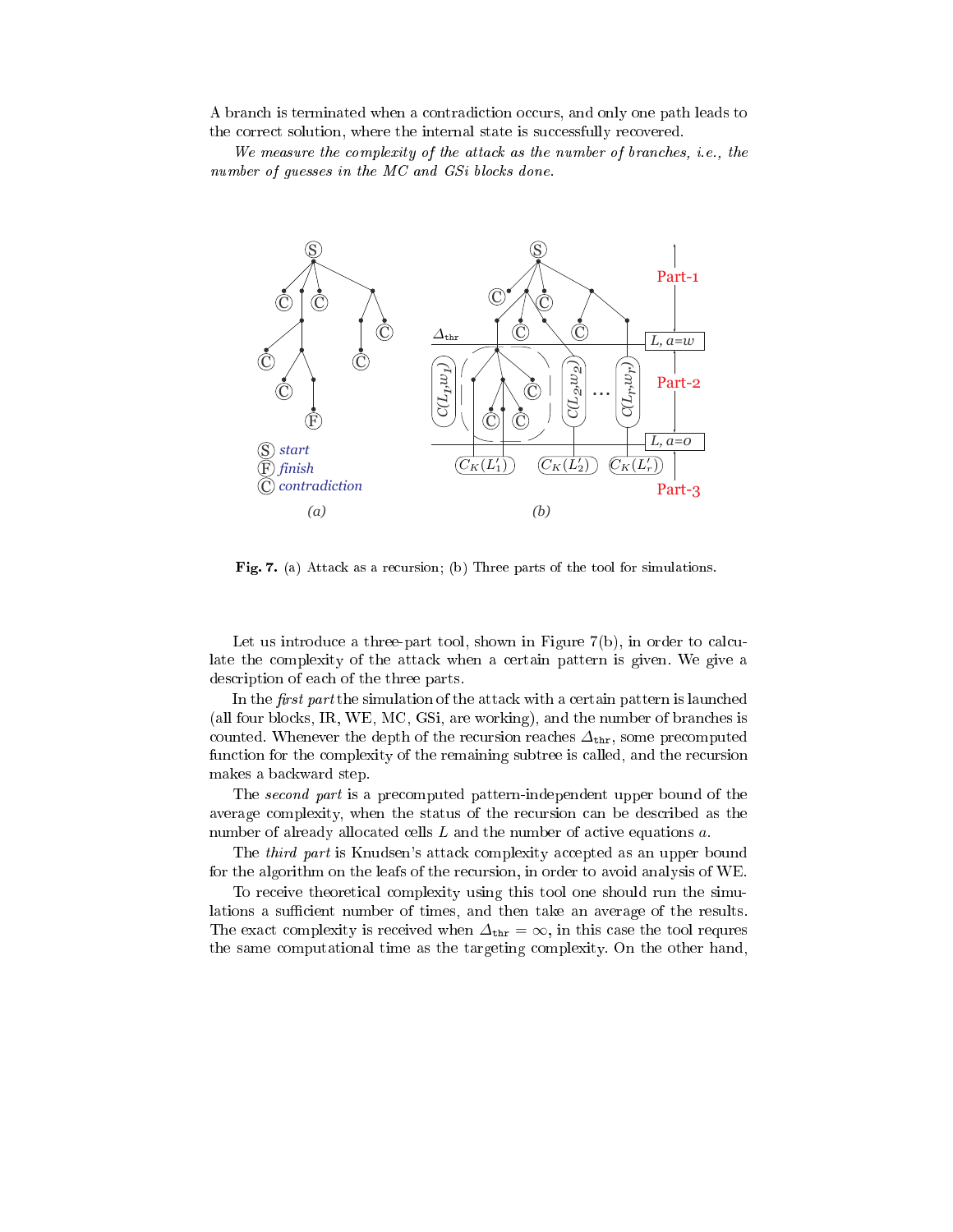when  $\Delta_{\text{thr}} = 0$ , the upper bound of the complexity is received immediately. The reason to introduce  $\Delta_{\text{thr}}$  and the three parts of the tool will be explained later.

### C.2 Assumptions

We will derive the precomputed pattern-independent upper bound of the average complexity under the following assumptions.

Assume that the algorithm first processes all given  $w$  equations of the kind (3) with two unknowns in each, and then Knudsen's attack is applied to the remaining part of the recursion (see table on the right, in the columns with WE on and off).

Assume that in all given  $w$  equations the values  $S_t[j_t]$  refer to *differ*ent unknowns. This makes the attack slower since in the MC block the maximum clique can then only be constructed via keystream symbols. The table on the right shows that for this assumption the complexity of the attack is higher.

Assume that the keystream is random, which is reasonable since the real internal state is unknown to an attacker. We have selected several patterns with similar properties,  $d =$  $4, w = 9$  ( $\mathcal{A}$  s and  $\mathcal{B}$ s from Table 7). One half of them have different  $S_t[j_t]$ s, and the other half contains pairs of

|                                                          | (Logarithms of the complexities)                               |          |                           |                    |  |  |  |  |  |  |  |  |
|----------------------------------------------------------|----------------------------------------------------------------|----------|---------------------------|--------------------|--|--|--|--|--|--|--|--|
|                                                          |                                                                | Random z |                           | True z             |  |  |  |  |  |  |  |  |
| Patrn.                                                   |                                                                |          | WE off WE on WE off WE on |                    |  |  |  |  |  |  |  |  |
|                                                          | $\Delta_{\text{thr}} = \infty, N = 25, d = 4, w = 9,$          |          |                           |                    |  |  |  |  |  |  |  |  |
| all $S_t[j_t]$ are different. # of tests is $\geq 500$ . |                                                                |          |                           |                    |  |  |  |  |  |  |  |  |
| $\mathcal{A}_{1}$                                        | 15.87                                                          | 14.25    | 16.33                     | 15.09              |  |  |  |  |  |  |  |  |
| $\mathcal{A}_{2}$                                        | 15.24                                                          | 14.02    | 16.30                     | 14.38              |  |  |  |  |  |  |  |  |
| $\mathcal{A}_{3}$                                        | 14.89                                                          | 14.48    | 16.00                     | 14.80              |  |  |  |  |  |  |  |  |
| $\mathcal{A}_{\mathcal{A}}$                              | 15.51                                                          | 14.18    | 16.38                     | 14.44              |  |  |  |  |  |  |  |  |
| $\mathcal{A}_{5}$                                        | 15.20                                                          | 12.97    | 15.87                     | 12.57              |  |  |  |  |  |  |  |  |
| $\mathcal{A}_{6}$                                        | 14.98                                                          | 12.02    | 15.50                     | 11.66              |  |  |  |  |  |  |  |  |
| Average                                                  | 15.32                                                          | 13.86    | 16.09                     | 14.24              |  |  |  |  |  |  |  |  |
|                                                          | $\Delta_{\text{thr}} = \infty, N = 25, d = 4, w = 9, at least$ |          |                           |                    |  |  |  |  |  |  |  |  |
|                                                          | two $S_t[j_t]$ coincide. # of tests is $\geq 5000$ .           |          |                           |                    |  |  |  |  |  |  |  |  |
| $\mathfrak{B}_1$                                         | 7.41                                                           | 7.95     | 13.08                     | 13.49              |  |  |  |  |  |  |  |  |
| $\mathfrak{B}_2$                                         | 5.08                                                           | 3.71     | 13.42                     | 12.03              |  |  |  |  |  |  |  |  |
| $\mathfrak{B}_3$                                         | 4.62                                                           | 3.67     | 13.30                     | 12.00              |  |  |  |  |  |  |  |  |
| $\mathfrak{B}_4$                                         | 4.84                                                           | 4.43     | 10.28                     | 10.06              |  |  |  |  |  |  |  |  |
| $\mathfrak{B}_5$                                         | 3.41                                                           | 3.72     | 11.42                     | 12.21              |  |  |  |  |  |  |  |  |
| $\mathfrak{B}_6$                                         | 2.94                                                           | 3.19     | 12.00                     | 13.38              |  |  |  |  |  |  |  |  |
| $\mathfrak{B}_7$                                         | 3.81                                                           | 4.57     | 11.12                     | 12.39              |  |  |  |  |  |  |  |  |
| Average                                                  | 5.37                                                           | 5.60     | 12.48                     | $\overline{12.54}$ |  |  |  |  |  |  |  |  |

Assumptions make the algorithm

slower and bound the real complexity.

equal  $S_t[j_t]$ s. Afterwards, the complexities of the attack are estimated ( $\Delta_{\text{thr}}$  $\infty, N = 25$ ) when the keystream is random/true, and WE is on/off. The results clearly show that the complexities under our assumptions are upper bounds.

### C.3 Average Complexity Derivations

In this section a precomputed pattern-independent upper bound of the average complexity is derived under the assumptions proposed above. In all formulas the following meaning of variables is accepted:  $a$  is the number of active (not yet processed) equations of the form  $(3)$ ; L is the number of known and previously assigned cells of the state, and no single  $z_t$  from the active equations can be one of the  $L$  values;  $l$  is the number of already (the most recently) assigned cells of the state, and  $z<sub>t</sub>$ s from active equations could possibly be one of the l values;  $q_{\text{max}}$  is the size of the maximum possible clique that can be found in the MC block.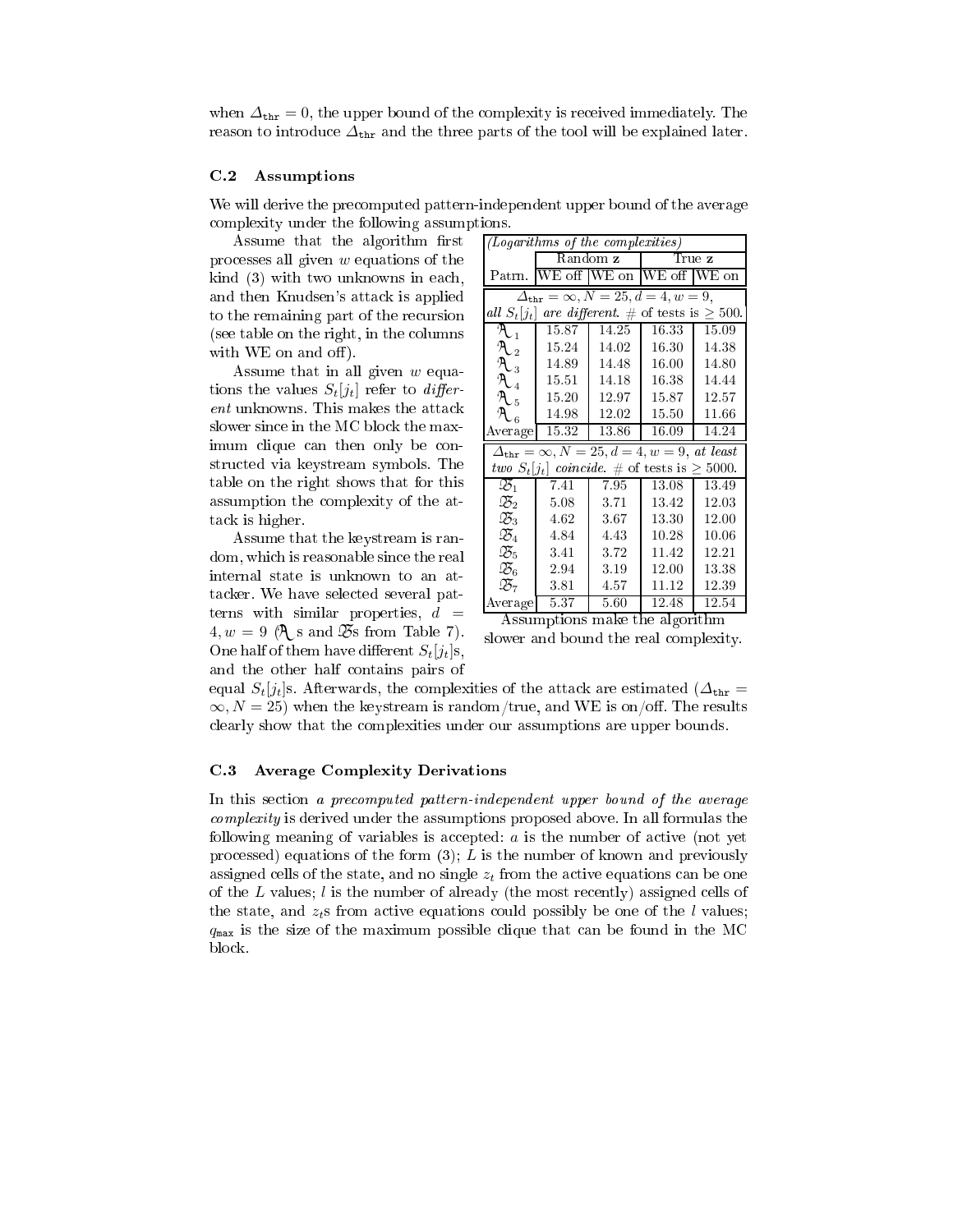

Fig. 8. Four cases supporting derivations of the attack complexity.

Every step of the recursion has a complexity to which we will refer as:  $C_K(L)$ is the complexity of Knudsen's attack, given that  $L$  cells of the internal state are known, and it can be precomputed as in [KMP+98];  $C_{\text{MC}}(L; a; q_{\text{max}})$  is the complexity of the MC block;  $C_{\text{TR}}^{\text{AO}}(L; l; a; q_{\text{max}})$  is the complexity of one iteration of the IR block that starts with  $L$  known and  $l$  new values, and ends with another set of new values of some size  $\delta$ ;  $C_{IR}^{A1}(L; l; a; q_{max})$  is the same as  $C_{IR}^{A0}$ , but for one of the equations the value of  $S[j]$  is known;  $C_{IR}^{B}(L; a; q_{max})$  is the complexity of the case when IR returns no new assignments, but for one equation  $S[j]$  is known, i.e., the IR block makes an iteration of a different sort in this case.

**Supplementary Formulas** When L cells of  $S_0$  are already known and  $\delta$  new assignments are performed one by one, the probability of no contradiction is

$$
\mathcal{P}_c(L;\delta) = \frac{(N-L)!}{(N-L-\delta)!N^{\delta}}, \quad \text{when} \quad 0 \le L+\delta \le N. \tag{16}
$$

Let  $M(r; a; q)$  be the number of possible keystream sequences of length a, where each symbol can have one out of  $r$  values, and the maximum possible size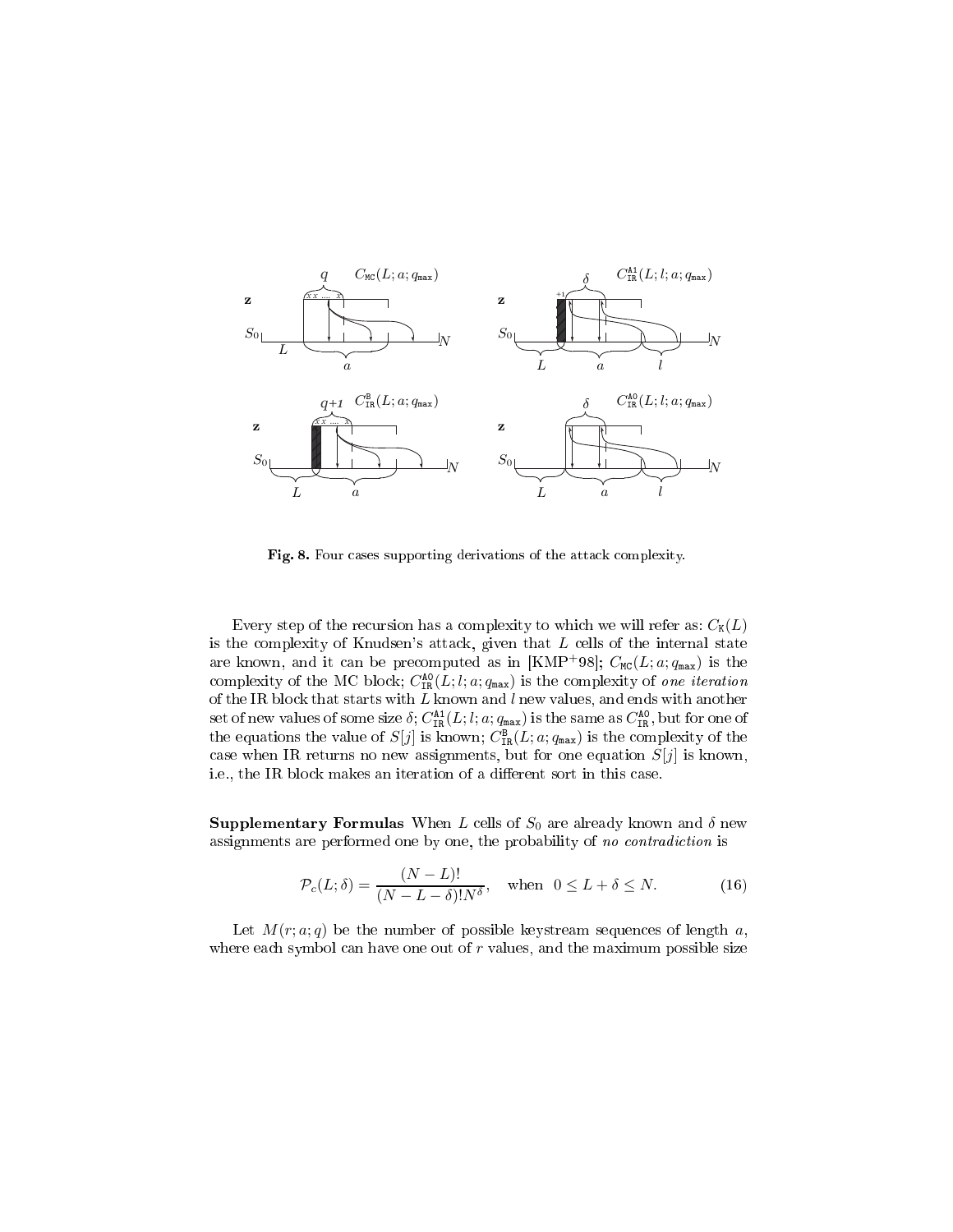of a clique is q. The value of M can recursively be calculated as  $5$ 

$$
M(r;a;q) = \sum_{i=0}^{q} {a \choose i} M(r-1;a-i;q), \text{ where } \begin{cases} 1 \leq a, t \leq N, \\ q \leq a, \end{cases}
$$
  
 
$$
M(r;0;0) = 1, \text{ where } 1 \leq t \leq N.
$$
 (17)

**Complexity**  $C_{\text{IR}}^{\text{AO}}(L; l; a; q_{\text{max}})$  The probability that, in one iteration,  $\delta$  out of a equations will be solved is

$$
\mathcal{P}_{\text{AO}}(L;l;a;\delta;q_{\text{max}}) = {a \choose \delta} \frac{M(l;\delta;q_{\text{max}}) \cdot M(N-L-l;a-\delta;q_{\text{max}})}{M(N-L;a;q_{\text{max}})},
$$
\nwhen\n
$$
\begin{cases}\n0 \le L+l+a \le N, \\
0 \le \delta \le a.\n\end{cases}
$$
\n(18)

In these  $\delta$  equations  $z_t$  must be one of the l values and they must give  $\delta$ new values  $S_t[j_t]$ , since, otherwise, they would have been found before. For each of the  $\delta$  equations,  $S_t[z_t]$  is allocated somewhere. Thus, a new value  $S_t[j_t] =$  $S_t^{-1}[z_t] - S_t[i_t]$  can be derived. The number of active equations is evidently reduced by  $\delta$ . The total complexity of  $C_{\text{IR}}^{\text{AO}}$  is recursively expressed as

$$
C_{\text{IR}}^{\text{AO}}(L;l;a;q_{\text{max}}) = \sum_{\delta=1}^{a-1} \mathcal{P}_{\text{AO}}(L;l;a;\delta;q_{\text{max}}) \cdot \mathcal{P}_c(L+l;\delta) \cdot C_{\text{IR}}^{\text{AO}}(L+l;\delta;a-\delta;q_{\text{max}})
$$

$$
+ \mathcal{P}_{\text{AO}}(L;l;a;a;q_{\text{max}}) \cdot \mathcal{P}_c(L+l;a) \cdot C_{\text{K}}(L+l+a)
$$

$$
+ \mathcal{P}_{\text{AO}}(L;l;a;0;q_{\text{max}}) \cdot C_{\text{MC}}(L+l;a), \text{ when } \begin{cases} 0 \le L+l+a \le N, \\ 1 \le q_{\text{max}} \le a, \end{cases}
$$

$$
C_{\text{IR}}(L;l;0;0) = C_{\text{K}}(L+l), \text{ when } L+l \le N.
$$
(19)

**Complexity**  $C_{MC}(L; a; q_{max})$  The probability of a maximum clique of size q to appear is

$$
\mathcal{P}_{\text{MC}}(L; a; q_{\text{max}}; q) = \frac{M(N - L; a; q) - M(N - L; a; q - 1)}{M(N - L; a; q_{\text{max}})}, \quad \text{where } \begin{cases} 1 \le L + a \le N, \\ 1 \le q \le q_{\text{max}} \le a, \end{cases} \tag{20}
$$

with a boundary case  $\mathcal{P}_{MC}(L; 0; 0; 0) = 1$ . The parameter  $q_{max}$  tells us that in the remaining active equations no cliques of size more than  $q_{\text{max}}$  exist, since, otherwise, it would have been found on a previous call of the MC block.

Consider the unknown  $x = S_t^{-1}[z_t]$  from the clique that has to be guessed as one of the  $N - L$  remaining values. The choice of x is in principal one of the

<sup>5</sup> One should start with a loop for  $t = 1 \rightarrow N$ , then a loop for  $a = 1 \rightarrow N$ , and then calculate the corresponding subtable.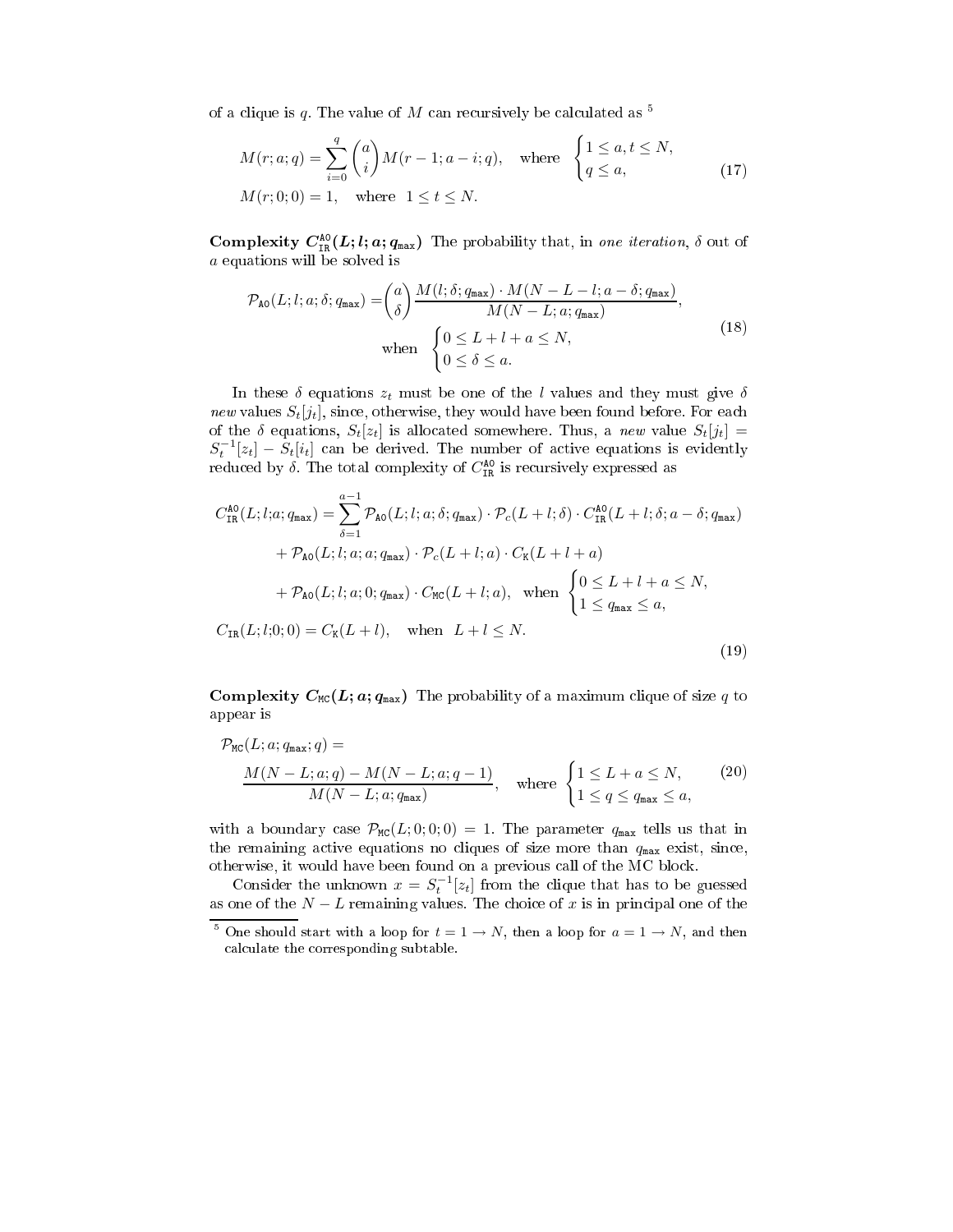following three options. (a) x is one of the  $j_t$ s and the equation associated with time t belongs to the clique. This happens in q choices and results in  $q-1$  new values. An additional contradiction test should be included:  $S_t[i_t] + z_t$  must be equal to  $S_t^{-1}[z_t] (= x)$ . (b) x is one of the  $j_t$ s and the equation associated with time t does not belong to the clique. This happens in  $a - q$  choices and results in  $q + 1$  new values. (c) In the remaining  $N - L - a$  choices q new values of the state are obtained.

Finally, the MC block is the only block where the complexity is summarized. Thus, its total complexity is

$$
C_{\text{MC}}(L; a; q_{\text{max}}) = \underbrace{(N - L)}_{\text{complexity}} + \sum_{q=1}^{q_{\text{max}}} \mathcal{P}_{\text{MC}}(L; a; q_{\text{max}}; q) \cdot \left[
$$
\n
$$
+ \underbrace{q}_{q \text{ branches}} \cdot \underbrace{\frac{1}{N}}_{z_t = j_{t-1}} \cdot \mathcal{P}_c(L+1; q-1) \cdot C_{\text{IR}}^{\text{A0}}(L+1; q-1; a-q; q) \right]
$$
\n
$$
+ \underbrace{(a-q)}_{a-q \text{ branches}} \cdot \mathcal{P}_c(L+1; q) \cdot C_{\text{IR}}^{\text{A1}}(L+1; q; a-q; q) \qquad (21)
$$
\n
$$
+ \underbrace{(N - L - a)}_{\text{remaining branches}} \cdot \mathcal{P}_c(L+1; q) \cdot C_{\text{IR}}^{\text{A0}}(L+1; q; a-q; q) \right],
$$
\n
$$
= \underbrace{(N - L - a)}_{\text{remaining branches}} \cdot \mathcal{P}_c(L+1; q) \cdot C_{\text{IR}}^{\text{A0}}(L+1; q; a-q; q) \bigg],
$$
\n
$$
= \underbrace{(N - L - a)}_{\text{meanining branches}} \cdot \mathcal{P}_c(L+1; q) \cdot C_{\text{IR}}^{\text{A0}}(L+1; q; a-q; q) \bigg],
$$
\n
$$
= \underbrace{(N - L - a)}_{\text{meaning branches}} \cdot \mathcal{P}_c(L+1; q) \cdot C_{\text{IR}}^{\text{A0}}(L+1; q; a-q; q) \bigg],
$$
\n
$$
= \underbrace{(N - L - a)}_{\text{meaning branches}} \cdot \mathcal{P}_c(L+1; q) \cdot C_{\text{IR}}^{\text{A0}}(L+1; q; a-q; q) \bigg],
$$
\n
$$
= \underbrace{(N - L - a)}_{\text{meaning branches}} \cdot \mathcal{P}_c(L+1; q) \cdot C_{\text{IR}}^{\text{A0}}(L+1; q; a-q; q) \bigg],
$$
\n
$$
= \underbrace{(N - L - a)}_{\text{meaning branches}} \cdot \mathcal{P}_c(L+1; q) \cdot C_{\text{IR}}^
$$

Complexity  $C_{\text{IR}}^{\text{A1}}(L;l;a;q_{\text{max}})$  This case is similar to that of  $C_{\text{IR}}^{\text{A0}}$ , although this case is divided into two subcases with respect to the number of processed equations.

$$
C_{\text{IR}}^{\text{A1}}(L;l;a;q_{\text{max}}) = \sum_{\delta=0}^{a-1} \underbrace{\binom{a-1}{\delta} \frac{M(l;\delta;q_{\text{max}}) \cdot M(N-L;l;a-\delta;q_{\text{max}})}{M(N-L;a;q_{\text{max}})}}_{\text{probability of processing } \delta \text{ equations, except "special" one}} \times p_c(L+l;\delta) \cdot \underbrace{\binom{\sigma_B^B(L+l+\delta;a-\delta;q_{\text{max}})}{\sigma_B^B(L+l+\delta;a-\delta;q_{\text{max}})}_{\text{IR}}}, \quad \delta = 0, a-1}_{\text{otherwise}} \right\} + \sum_{\delta=0}^{a-1} \underbrace{\binom{a-1}{\delta} \frac{M(l;\delta+1;q_{\text{max}}) \cdot M(N-L-l;a-\delta-1;q_{\text{max}})}{M(N-L;a;q_{\text{max}})}}_{\text{probability of processing } \delta+1 \text{ equations, including "special" one}} \times \frac{1}{N} \cdot p_c(L+l;\delta) \cdot \begin{cases} C_{\text{MC}}(L+l;a-1;q_{\text{max}}), & \delta = 0 \\ C_{\text{LR}}^{\text{A0}}(L+l;a-1), & \delta = a-1 \\ C_{\text{RR}}^{\text{A0}}(L+l;\delta;a-\delta-1;q_{\text{max}}), & \text{otherwise} \end{cases}}_{\text{C22}}
$$

where by "special" equation we refer to the one for which the value of  $S[j]$  is known.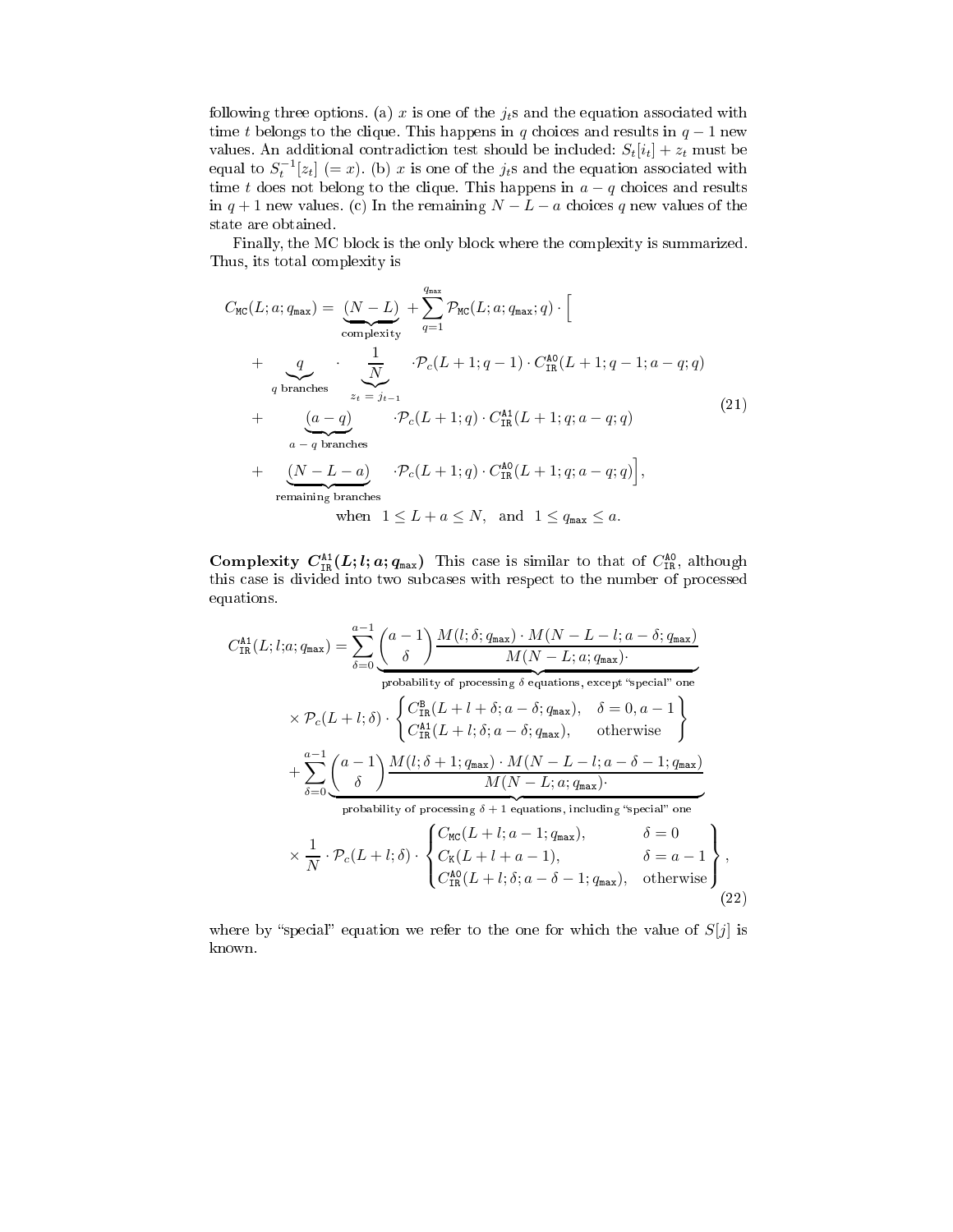Complexity  $C_{\text{IR}}^{\text{B}}(L; a; q_{\text{max}})$  This is the IR block where one equation (associated with time t) has  $S_t[j_t]$  known. There could be three cases similar to  $C_{\text{MC}}$ . However, these cases are not chosen by us as in MC, but instead one of them appears with some probability. The probability that the value  $z_t$  is in the clique of size  $q+1$  is

$$
\mathcal{P}_{\mathtt{A1}}(L;a;q_{\mathtt{max}};q) = {a-1 \choose q} \frac{(N-L) \cdot M(N-L-1;a-q-1;q_{\mathtt{max}})}{M(N-L;a;q_{\mathtt{max}})},\qquad(23)
$$

and the target complexity is

$$
C_{IR}^{B}(L;a;q_{max}) = \sum_{q=0}^{q_{max}-1} \mathcal{P}_{A1}(L;a;q_{max};q) \times \left[\n\frac{q}{N} \cdot \frac{1}{\sum_{S^{-1}[z]} N_0 \text{ contra.}} \cdot \mathcal{P}_c(L+1;q-1) \cdot C_{IR}^{A0}(L+1,q-1,a-q-1,q_{max})\n\right]
$$
\n
$$
\sum_{\substack{S^{-1}[z] \\ S \text{ of the } q \\ S \text{ is one} \\ S \text{ of size } q}} \cdot \mathcal{P}_c(L+1;q-1) \cdot C_{IR}^{A0}(L+1,q-1,a-q-1,q_{max})
$$
\n
$$
+ \frac{a-q-1}{N} \cdot \mathcal{P}_c(L+1;q) \cdot C_{IR}^{A1}(L+1;q;a-q-1;q_{max})\n\right].
$$
\n
$$
+ \frac{N-L-a+1}{N} \cdot \mathcal{P}_c(L+1;q) \cdot C_{IR}^{A0}(L+1;q;a-q-1;q_{max})\n\Big].
$$
\n(24)

## C.4 How to Apply the Complexities?

When the pattern is known and  $\Delta_{\text{thr}} \neq 0$ , the complexity function should be applied at the point where the MC block is called. In this case  $C_{MC}(L; a; q_{\text{max}})$ is added to the total complexity counter, where L and a are known, and  $q_{\text{max}}$ is the size of the maximum clique that had been previously found during the simulation.

When the pattern is unknown ( $\Delta_{\text{thr}} = 0$ ) but its parameters  $d, w, l, b_\alpha, b_\beta, b_\gamma, b_\theta$ are given, the upper bound of the total complexity is calculated as

 $C_{\text{Rand}} < \mathcal{P}_c(d, b_{\gamma}) \cdot C_{\text{IR}}^{\text{AO}}(0; d + b_{\gamma}; w - l - b_{\theta}; w - l - b_{\theta}), \text{ for random keystream, }$  $C_{\texttt{True}} < C_{\texttt{IR}}^{\texttt{AO}*}(b_{\gamma};d;w-l;1),$ for  $true$  keystream, (25)

where  $C_{\text{TR}}^{\text{A0}*}$  is the same as  $C_{\text{TR}}^{\text{A0}}$  except that the first call of the IR block may not have contradictions <sup>6</sup> .

## C.5 Restricted Verification Tests on Random Keystream

A set of patterns for restricted verification tests were chosen such that practical simulations of the attack would have as close conditions to the assumptions in Section C.2 as possible. We set  $\Delta_{\text{thr}} = 0, C_{\text{K}}(L) = 0$ , switch off the WE and GSi blocks, take patterns with  $b_{\alpha} = b_{\beta} = 0$ , and test them on a random keystream.

<sup>&</sup>lt;sup>6</sup> Brief boundings that need only d and w are  $C_{IR}^{A0}(0; d; w; w)$  and  $C_{IR}^{A0*}(0; d; w; 1)$ .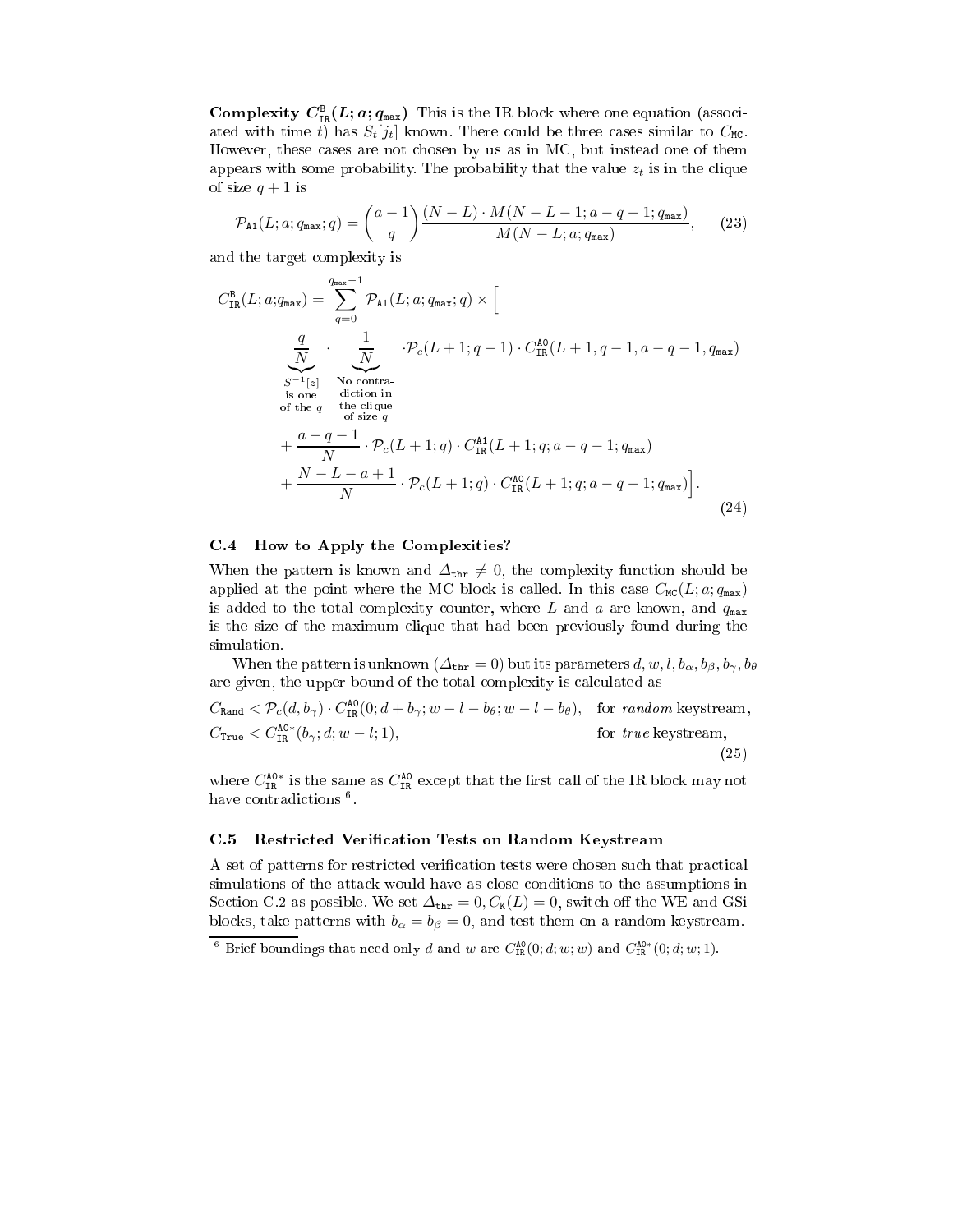|   | (Logarithms of the complexities)   |                   |                        |                    |                    |                 |                 |                                  |                     |                               |                    |                                     |                    |                                                                                  |  |  |  |
|---|------------------------------------|-------------------|------------------------|--------------------|--------------------|-----------------|-----------------|----------------------------------|---------------------|-------------------------------|--------------------|-------------------------------------|--------------------|----------------------------------------------------------------------------------|--|--|--|
|   |                                    |                   |                        |                    |                    |                 |                 |                                  |                     |                               |                    |                                     |                    | Tests show that theoretical complexities Tests show that the real complexity de- |  |  |  |
|   |                                    |                   |                        | behave adequately  |                    |                 |                 | lpends on a certain pattern used |                     |                               |                    |                                     |                    |                                                                                  |  |  |  |
|   | Pattern                            | $\mathcal{G}^-_2$ | $\c{\mathcal{G}}_{3a}$ | $\mathcal{I}_{4a}$ | $\mathcal{G}_{4b}$ | $\mathcal{G}_5$ | $\mathcal{G}_6$ | $\mathcal{G}_{7}$                | $\mathfrak{I}_{3b}$ | $\overline{\mathcal{G}_{3c}}$ | $\mathcal{G}_{3d}$ | $\mathcal{I}_{4c}$                  | $\mathcal{G}_{4d}$ | $\mathcal{J}_{4e}$                                                               |  |  |  |
|   | d                                  | 2                 | 3                      |                    |                    | 5               | 6               |                                  | 3                   | 3                             | 3                  |                                     |                    |                                                                                  |  |  |  |
| N | $\overline{w}$                     | 5.                | 8                      | 11                 | 13                 | 16              | 20              | 25                               | 7                   | 7                             |                    | 9                                   | 9                  |                                                                                  |  |  |  |
|   | $ 16 $ Pract                       | 10.16             | 4.74                   | 0.60               |                    |                 |                 |                                  | 5.87                | 5.09                          | 6.09               | 1.09                                | 1.26               | 1.19                                                                             |  |  |  |
|   | [Theor                             | 9.76              | 4.65                   | 0.98               |                    |                 |                 |                                  | 5.96                | 5.96                          | 5.96               | 2.14                                | 2.14               | 2.14                                                                             |  |  |  |
|   | 30 Pract 19.90 24.22 21.22 17.90   |                   |                        |                    |                    | 8.71            | 1.84            |                                  |                     |                               |                    | $[22.69]22.73]22.90$ $[22.50]22.87$ |                    | 22.27                                                                            |  |  |  |
|   | Theor 19.32 23.50 20.49 17.06 7.65 |                   |                        |                    |                    |                 | 1.92            |                                  |                     |                               |                    | 22.41 22.41 22.41 121.99 21.99      |                    | 21.99                                                                            |  |  |  |
|   | $38$ Pract                         |                   |                        |                    |                    |                 | 25.73 12.25     | 2.66                             |                     |                               |                    |                                     |                    |                                                                                  |  |  |  |
|   | Theor                              |                   |                        |                    |                    |                 | 24.78 11.54     | 2.59                             |                     |                               |                    |                                     |                    |                                                                                  |  |  |  |

Table 5. Results of restricted verification tests.

The results of the tests are given in Table 5. The first group of tests shows that the theoretical complexities are close to the complexities achieved through simulations. The second group of tests shows that the actual complexity of the attack depends on a certain pattern, and it may vary.

## C.6 Why Is Part-1 Needed?

Consider the pattern  $A = \{0, 0, \{3, 1\}, \{1, 2\}\}\$ and  $N = 28, q_{\text{max}} = 1$ . The length of the window is  $w = 5$ . The probability of exactly one equation to be solved during the first iteration of the IR block is 0.3042, then a new value of  $S[j]$  is received. In theory the probability that no contradiction would occur is  $(N - L$  $l/N \approx 0.928$ , whereas in practice it is around 0.6, and this is a large deviation.

This simple example shows that no assumptions could cover all peculiarities of an actual pattern used. Therefore, when a precise pattern is given, it would be advised to run partial simulations of the attack in order to test top level branches of the recursion with the depth 1-3, since the case of the remaining subtrees becomes well compliant with the assumptions. This solution can attune theoretical complexity significantly in some cases.

### C.7 Full Verification Tests on True Keystream

In order to verify reliability of complexity functions a set of full verification tests for three attack scenarios were carried out. For all scenarios  $N = 64$ , the patterns are  $\mathcal{M}_8$ ,  $\mathcal{M}_9$ , and  $\mathcal{M}_{10}$ , and a true keystream is generated randomly. The four blocks in practice and the part with Knudsen's attack in theory are switched on.

Figure 9 shows the results of the tests for the three scenarios. Real complexities received via simulations of the state recovery algorithm are horisontal lines, wherease the curves are corresponding theoretical upper bounds of average complexities for various  $\Delta_{\text{thr}}$ , respectively. When  $\Delta_{\text{thr}} = 0$ , points on the curves are pattern independent upper bounds.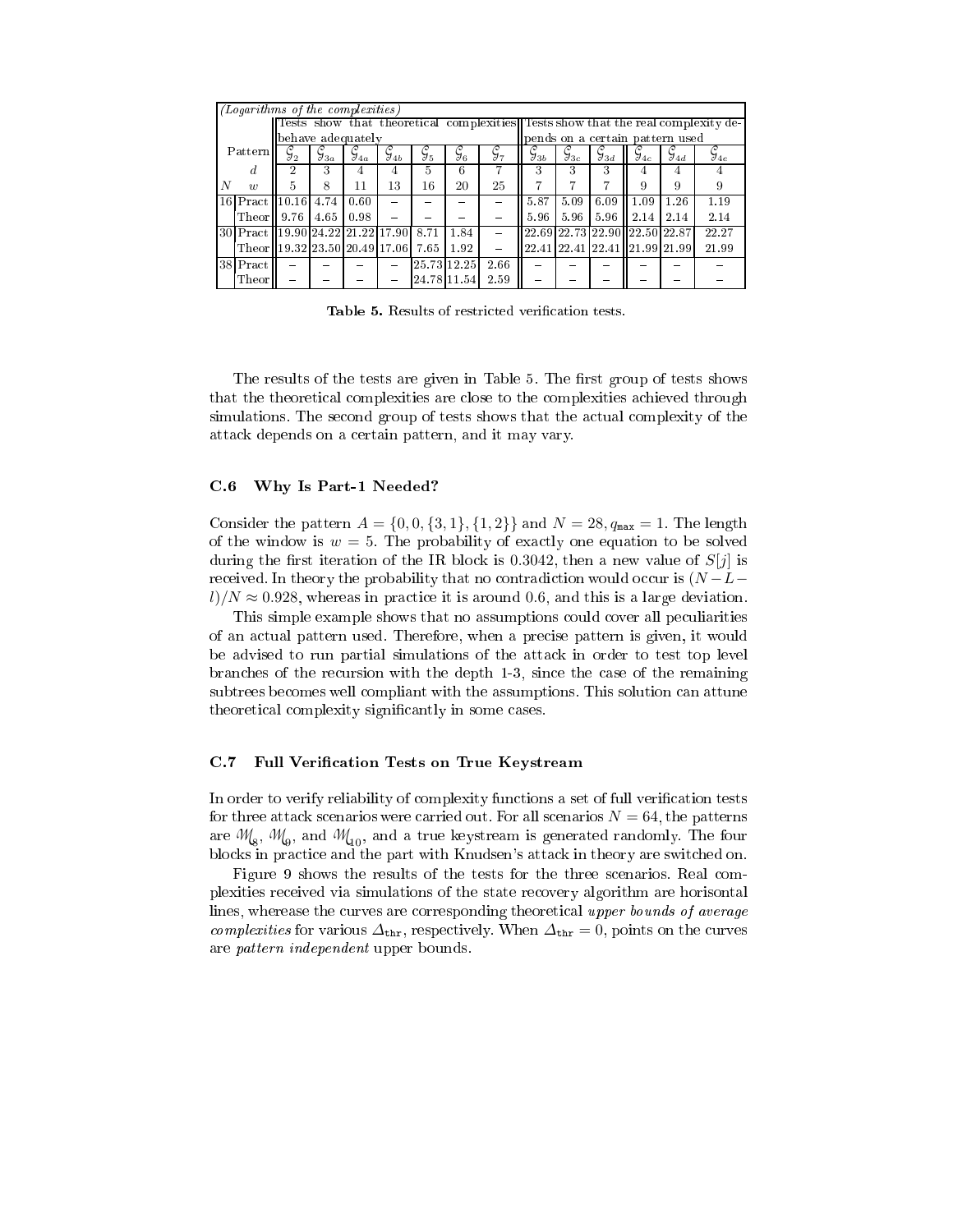

Fig. 9. Three patterns, true keystream, full attack,  $N = 64$ . The results of full verification tests of complexity functions of the new state recovery attack.

# D Patterns Used in This Paper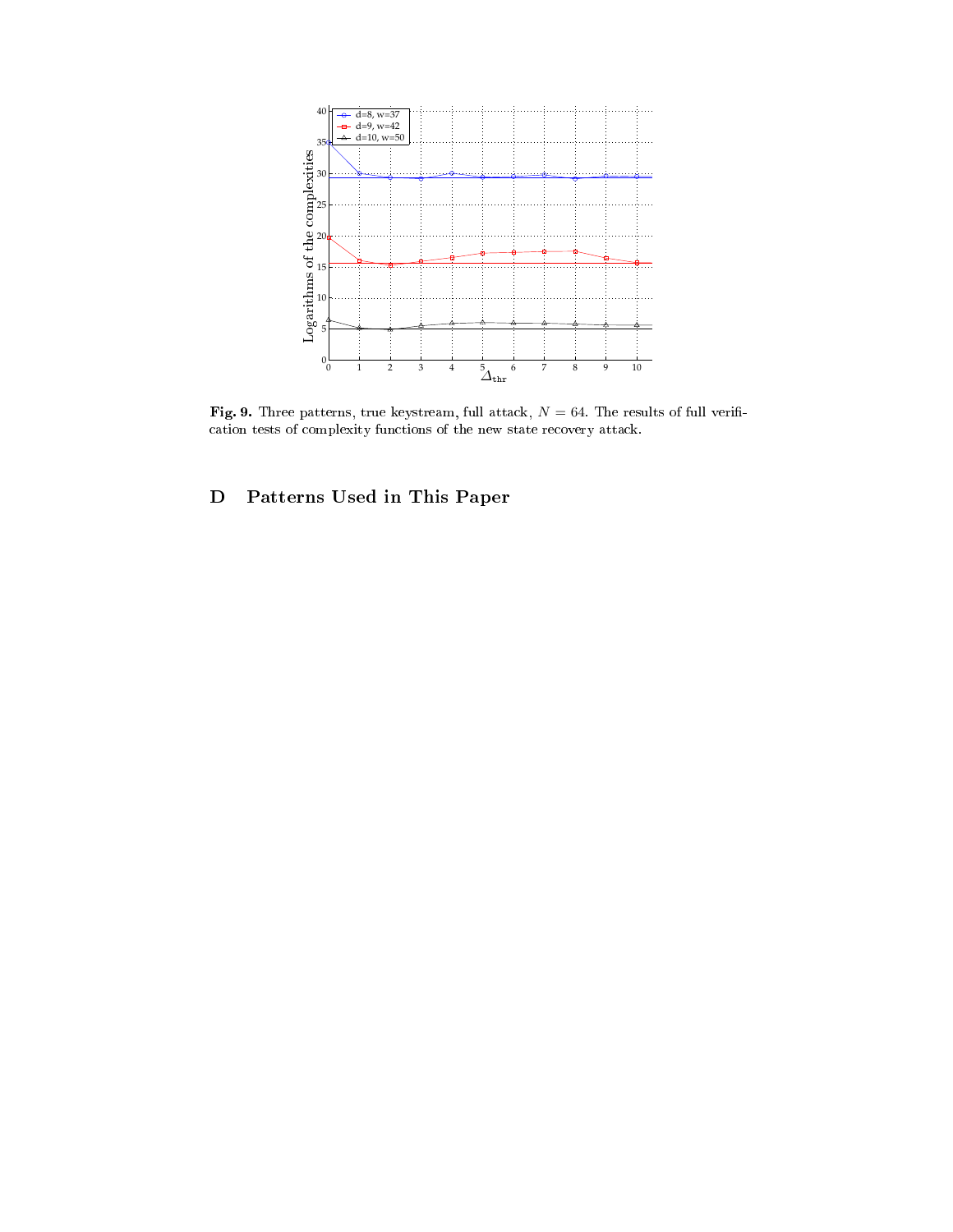| Reference                                                                                                                          | analysis<br>đ<br>level             |                                                                                                                                      | order          | generative      | definitive                       | a-predictive          | $\beta$ -predictive      | $\theta$ predictive  | cumulative distanc | chain distance       | intersection<br>new guesses | $Pr\{E_{\rm int}\}$                                                       | $Pr\{E_{\text{ext}}\}$ |
|------------------------------------------------------------------------------------------------------------------------------------|------------------------------------|--------------------------------------------------------------------------------------------------------------------------------------|----------------|-----------------|----------------------------------|-----------------------|--------------------------|----------------------|--------------------|----------------------|-----------------------------|---------------------------------------------------------------------------|------------------------|
| Ref. A.l.                                                                                                                          |                                    | Pattern description<br>P, V<br>i, j                                                                                                  |                |                 |                                  |                       |                          | ba                   |                    |                      | $\varepsilon \psi$          | Int                                                                       | Ext                    |
|                                                                                                                                    |                                    | (a) Trade-off between $w$ and $l$ , the first level of analysis                                                                      |                |                 |                                  |                       |                          |                      |                    |                      |                             |                                                                           |                        |
| $\begin{array}{c} \mathfrak{X}_2 \ \mathfrak{X}_3 \ \mathfrak{X}_4 \ \mathfrak{X}_5 \ \mathfrak{X}_6 \ \mathfrak{X}_7 \end{array}$ | 1 <sup>st</sup><br>1 <sup>st</sup> | $-3, 0$ $P = \{-2, -1\}, V = \{0, 1\}$<br>$-6, -7$ $P = \{-5, -3, -2\}, V = \{3, 2, -1\}$                                            | 3              | 10 <sub>1</sub> | $\boldsymbol{2}$<br>$\mathbf{3}$ | $\boldsymbol{2}$<br>3 | 0<br>$\theta$            | $\bf{0}$<br>$\theta$ | $\Omega$           |                      |                             | $N^{-3}$<br>$N^{-4}$                                                      | $N^{-2}$<br>$N^{-3}$   |
|                                                                                                                                    | $1^{\rm st}$                       | $-10, -11$ $P = \{-9, -7, -6, -2\}, V = \{3, 2, -4, -1\}$                                                                            | $\overline{4}$ | 14              | 3                                | 3                     | $\overline{0}$           | $\bf{0}$             | $\theta$           |                      |                             | $N^{-5}$                                                                  | ${\cal N}^{-3}$        |
|                                                                                                                                    | $1^{\rm st}$                       | $-7, -2$ $P = \{ -6, -5, -3, -1, 1 \}, V = \{ -2, 4, 7, -1, 1 \}$                                                                    | 5              | $16 - 5$        |                                  | $\overline{4}$        | $\overline{0}$           | $\overline{0}$       | $\,0\,$            |                      |                             | $N^{-6}$                                                                  | $N^{-4}$               |
|                                                                                                                                    |                                    | $1^{st}$ -8, -10 $P = \{8, 9, -7, -5, -4, -3\}, V = \{2, -1, 4, 3, -2, 1\}$                                                          | 6              | 23              | $\overline{4}$                   | $\overline{4}$        | $\overline{0}$           | $\mathbf{1}$         | $\overline{2}$     |                      | $ - -$                      | $N^{-7}e^{-4/N}$                                                          | $N^{-5}\,$             |
|                                                                                                                                    |                                    | $1^{st}$ -13,-2 $P = \{8, 9, -12, -11, -10, -9, -7\}$                                                                                | $\overline{7}$ |                 | 284                              | $\sqrt{4}$ )          | $\overline{0}$           | $\overline{2}$       | $4 \,$             | $-1-1-$              |                             | $N^{-8}e^{-8/N}$                                                          | $N^{-6}$               |
| $\mathcal{X}_{\mathbf{S}}$                                                                                                         |                                    | $V = \{2, -1, -2, 1, -5, 3, 4\}$<br>$1^{st}$ -18,-5 $P = \{89 - 17 - 16 - 15 - 14 - 13 - 9\}$<br>$V = \{2, -1, -5, -2, 1, 4, 5, 3\}$ | 8              |                 | 335502                           |                       |                          |                      |                    |                      |                             | 4   -  - - $N^{-9}e^{-8/N}$   $N^{-7}$                                    |                        |
| $\mathcal{X}_{\alpha}$                                                                                                             |                                    | $1^{st}$ -20, -23 $P = \{0, 1, 5, -19, -17, -16, -15, -14, -7\}$                                                                     | $\mathbf{Q}$   |                 | $41 \mid 5 \mid 4 \mid 0 \mid 2$ |                       |                          |                      |                    |                      |                             | $4$ $\vert$ $ \vert$ $ \vert$ $ \vert$ $N^{-10}e^{-8/N}$ $\vert$ $N^{-6}$ |                        |
|                                                                                                                                    |                                    | $V = \{ -5, 8, 3, 5, 4, -2, -1, 2, 1 \}$                                                                                             |                |                 |                                  |                       |                          |                      |                    |                      |                             |                                                                           |                        |
| $\mathcal{X}_{10}$                                                                                                                 |                                    | $1^{st}$ - 25, - 25 $P = \{6, 8, -24, -22, -20, -19, -18, -17, -3, -2\}$                                                             |                |                 | 10 47 6 5 0 2                    |                       |                          |                      |                    |                      |                             | 4 $\  -   -   -   N^{-11} e^{-8/N}   N^{-7}$                              |                        |
|                                                                                                                                    |                                    | $V = \{3, 4, 2, 8, -3, -2, 1, 7, 0, -5\}$                                                                                            |                |                 |                                  |                       |                          |                      |                    |                      |                             | $\boldsymbol{N}^{-12}$                                                    |                        |
| $\mathcal{X}_{11}$                                                                                                                 |                                    | $1^{st}$ - 37, - 37 $P = \{-36, -35, -34, -33, -30, -29, -28, -15, -13, -10, 5\}$                                                    | 111491119      |                 |                                  |                       | $\theta$                 |                      |                    | ll – I–I–            |                             |                                                                           | $N^{-9}$               |
|                                                                                                                                    |                                    | $V = \{10, -4, -1, 11, 3, -2, 1, 9, -3, -7, 2\}$<br>$(b)$ Good detection through the second level of analysis                        |                |                 |                                  |                       |                          |                      |                    |                      |                             |                                                                           |                        |
|                                                                                                                                    | $1^{\rm st}$                       | $-7, -7$ $P = \{-6, -5, -3, -1\}, V = \{3, 2, -1, 0\}$                                                                               |                |                 |                                  |                       |                          |                      |                    |                      |                             | $N^{-5}$                                                                  | $N^{-4}$               |
| $\mathfrak{V}_4$                                                                                                                   | $2^{\mathrm{nd}}$                  | $-2, -1$ $P' = \{0, 2, -1\}, V' = \{0, -1, 2\}$                                                                                      | 4<br>3         | -9              | 4<br>3                           | 4<br>3                | $\bf{0}$<br>$\mathbf{0}$ |                      |                    | $-4$ 3 0             |                             | $N^{-6}e^{-3}$                                                            | $N^{-7}$               |
| $v_{7}$                                                                                                                            |                                    | $1^{st}$ -24, -19 $P = \{1, -23, -22, -20, -18, -10, -3\}$                                                                           | $\overline{7}$ | 26              | 6                                | $5^{\circ}$           | $\overline{0}$           |                      | $\sim$ 1 $\sim$    |                      |                             | $N^{-8}$                                                                  | $N^{-5}$               |
|                                                                                                                                    |                                    | $V = \{ -3, -2, 4, 5, 1, 0, -1 \}$                                                                                                   |                |                 |                                  |                       |                          |                      |                    |                      |                             |                                                                           |                        |
|                                                                                                                                    |                                    | $2nd$ -5, -2 $P' = \{0, 1, -4, -3, -2\}, V' = \{2, -1, 1, 0, -2\}$                                                                   | $\frac{5}{2}$  |                 | 6 5 5 0                          |                       |                          | Ο,                   | h.                 |                      |                             | 7   4   1   $N^{-10}e^{-4}$   $N^{-10}$                                   |                        |
| $v_{\rm s}$                                                                                                                        |                                    | $1^{st}$ -26, -27 $P = \{-25, -24, -23, -20, -19, -18, -16, -4\}$                                                                    | 8              |                 |                                  |                       |                          |                      |                    | $ 29 6 4 1 0 0  - -$ |                             | $N^{-9}$                                                                  | $N^{-5}$               |
|                                                                                                                                    |                                    | $V = \{5, 1, 4, -3, -1, 2, 3, -2\}$                                                                                                  |                |                 |                                  |                       |                          |                      |                    |                      |                             |                                                                           |                        |
|                                                                                                                                    | $2^{\text{nd}}$                    | $-7, 2$ $P' = \{0, 3, -6, -5, -4, -3, -2\}, V' = \{-2, 3, 0, -1, 1, -3, 2\}$ 7 10 7 7 0 0                                            |                |                 |                                  |                       |                          |                      |                    |                      |                             | 0   10   6   1   $N^{-12}e^{-6}$   $N^{-12}$                              |                        |

Table 6. Various patterns that were achieved by our simulations (part I).